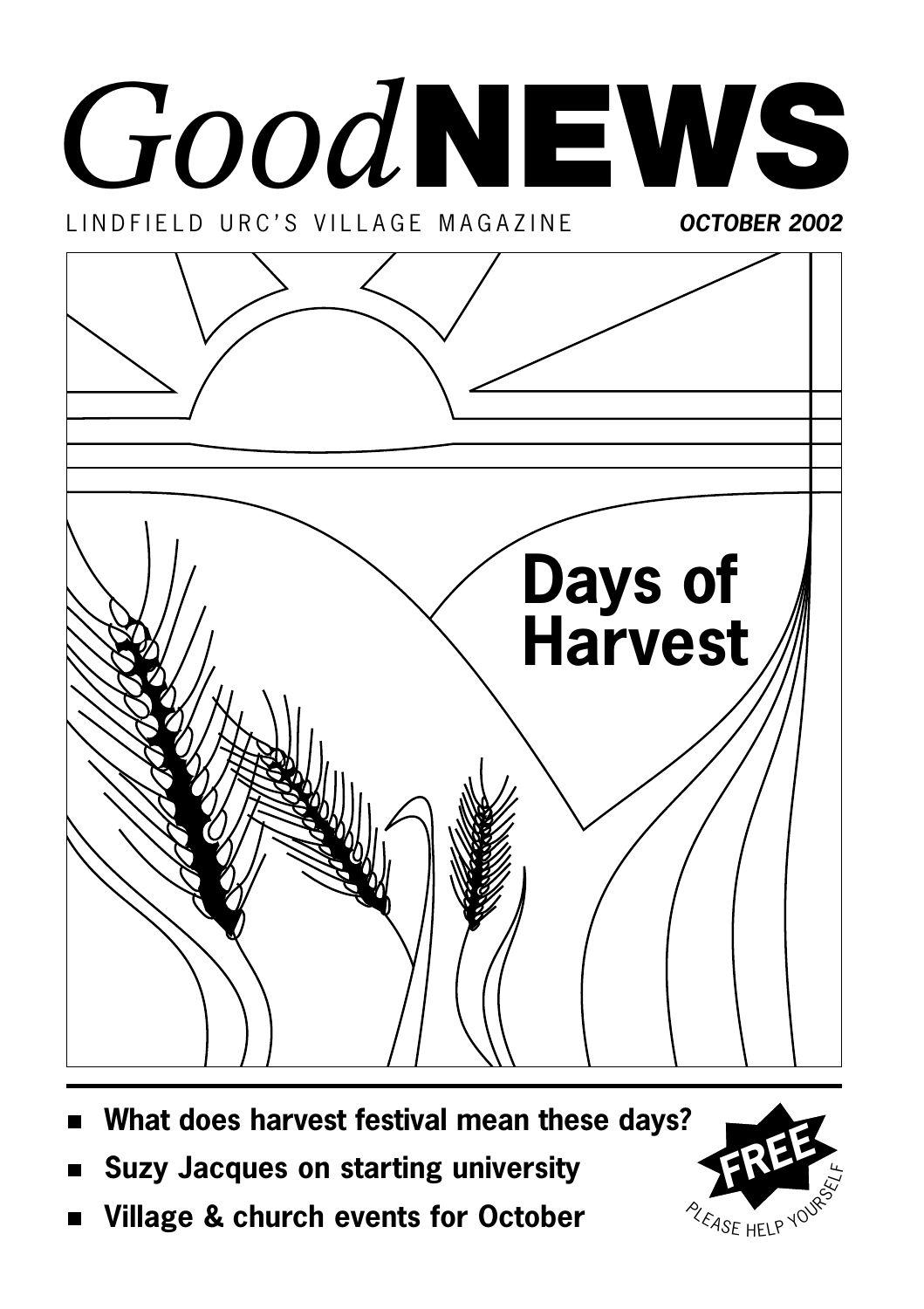## *Good***NEWS**

*This magazine is produced by: Lindfield United Reformed Church, 50 High Street, Lindfield, West Sussex RH16 2HL*

**Editor:** David Tingley <david@visualeclipse.co.uk> Tel: 01444 451024 **Editorial Oversight:** Hilary Shepherd

**Copydate** for the November edition is 12noon, Sunday 13th October 2002. All contributions should be given to the Editor by this time via Email or paper copy can be placed in the "Good News" pigeon hole at the rear of the church. Please ensure that you include contact details in case of query.

### **Church Directory**

**Secretary:** Mr. Ron Goodenough "Downside" Stone Quarry Road, Chelwood Gate RH17 7LS Tel: 01825 740351; Fax: 01825 740157 Email: ron@rgoodenough.freeserve.co.uk

**Assistant Secretary:** Mrs. Sue Waller 58 Queens Road, Haywards Heath RH16 1EE Tel: 01444 455047 Email: susanwaller@lineone.net

**Treasurer:** Vacant at present

**Accountant:** Mr. Ken Walden "Prisken" 1 The Cedars, Haywards Heath RH16 1UR Tel: 01444 458707 Email: prisken@btinternet.com

**Pastoral Assistant:** Rev. Mike Gardiner 48 Finches Gardens, Lindfield RH16 2PB Tel: 01444 482559 Email: mike.g@virgin.net

*A list of serving Elders can be found in Who's Who?*



*Editorial*



**This month we have a few timely reminders of the season. In particular, David Nibloe shares a reflection on harvest, and all we have to be thankful for on Page 4.**

Never fear grown-ups, because you have your own special competition to win an organic hamper of fruit and veg in this issue – see **Page 23**. Be quick though, closing date: 6th October!!

If you are young at heart, test your general knowledge on **Page 15** – with a Veggietales video up for grabs for children.

Suzy Jacques gives us an insight into the early days at university on **Page 28**, as we remember members of our congregation who have recently opted for life in 'halls'.

If you have a family and a Bible, why not bring the two together – see Tim Hopson's review of a new Bible for Families on **Page 18**!

I am especially thankful to Tom Burford – who works terrifically hard every month printing and collating GoodNEWS – who has dug out some archive editions of the magazine! **Page 22** gives a glimpse at what life was like when Chris Comber occupied this very chair!

Many thanks for all your valued contributions this month. As you read, I hope you will hear and see something new about our loving Father God.

*David Tingley, Editor*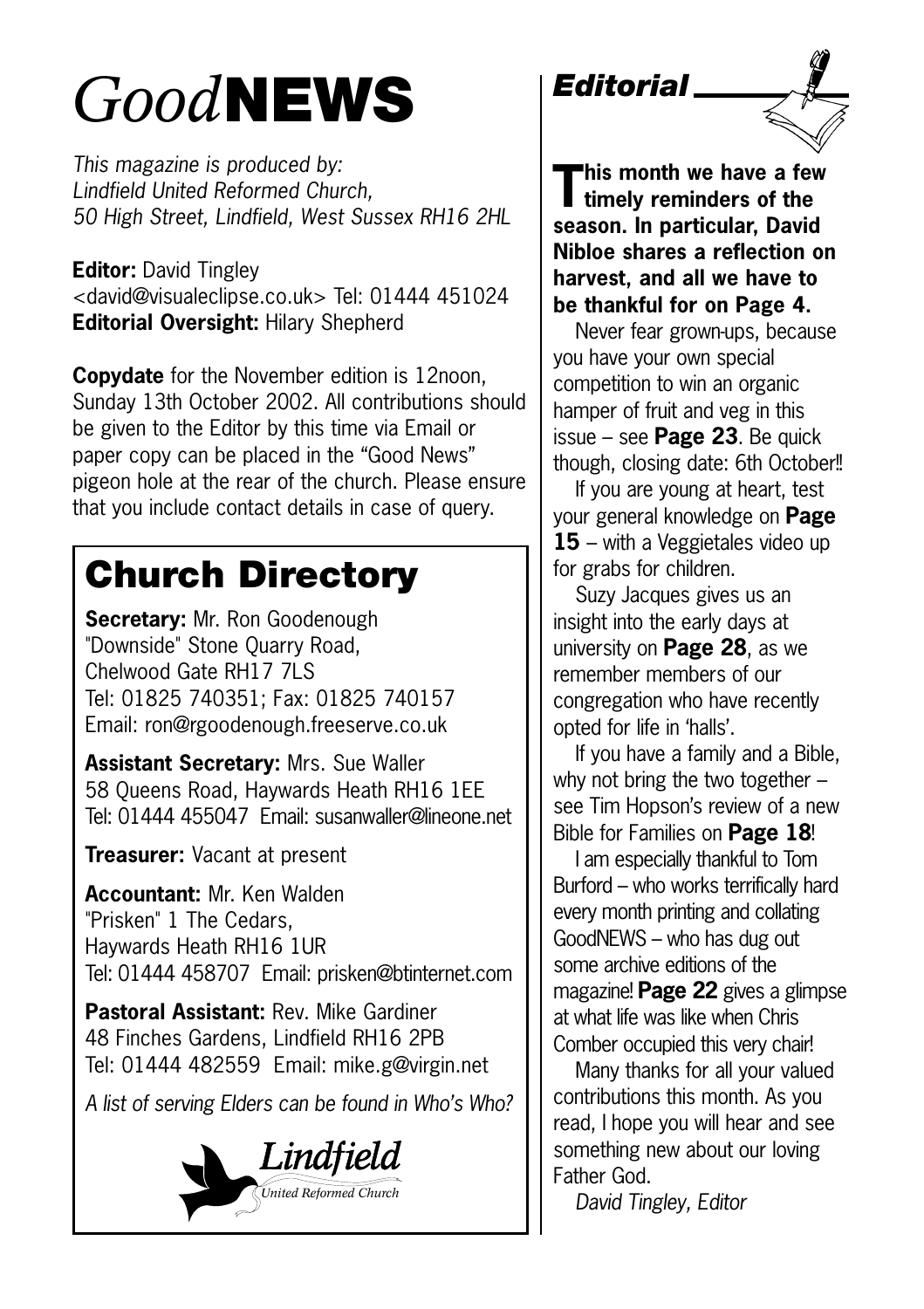#### *Dear Friends...*





#### **We often read in Good NEWS of someone commuting to London from Haywards Heath. Well, I commute the other way – to Brighton every day.**

Being a fairly friendly soul – I have struck up a friendship with a "fellow" commuter – not sure of the feminine word for "fellow" – but as in similar – not gender.

It has been going on some three years now – this relationship – and it works pretty well – we always seem to have lots to say to one another and have things in common – as well as the journey.

However, we differ over one very big part of our lives. She is a Jehovah's Witness and I am a Christian. I feel we tolerate each other's faith. She has suggested on more than one occasion I come to one of her meetings. I am ashamed to say – that I thought about it, call it curiosity if you like, but one day I asked her if she would come to one of my services. The very firm "No" startled me at first, and then

impressed me. I was curious, but she did not waver. I guess you can and should argue the merits of this in many different ways, but what I want to emphasise is her commitment.

Her commitment was second to none. How fervent are we about standing up for our faith – how strong in what we believe? Do we stand up for what we believe? Are we prepared to ask another to come to one of our services, to ask others to learn about this God who loved us so much that He died on the Cross for our sins?

Do we 'door knock' or do we shy away from such things. I believe we do shy away most of the time and we don't do enough. Jesus spoke about us being lukewarm – is that us? If it is then let us stop and be "on fire" for Christ – demonstrate our love for one another as He taught us. Let us step out and show our commitment to Him – He never wavers in His love for us. *Sue Waller, Elder*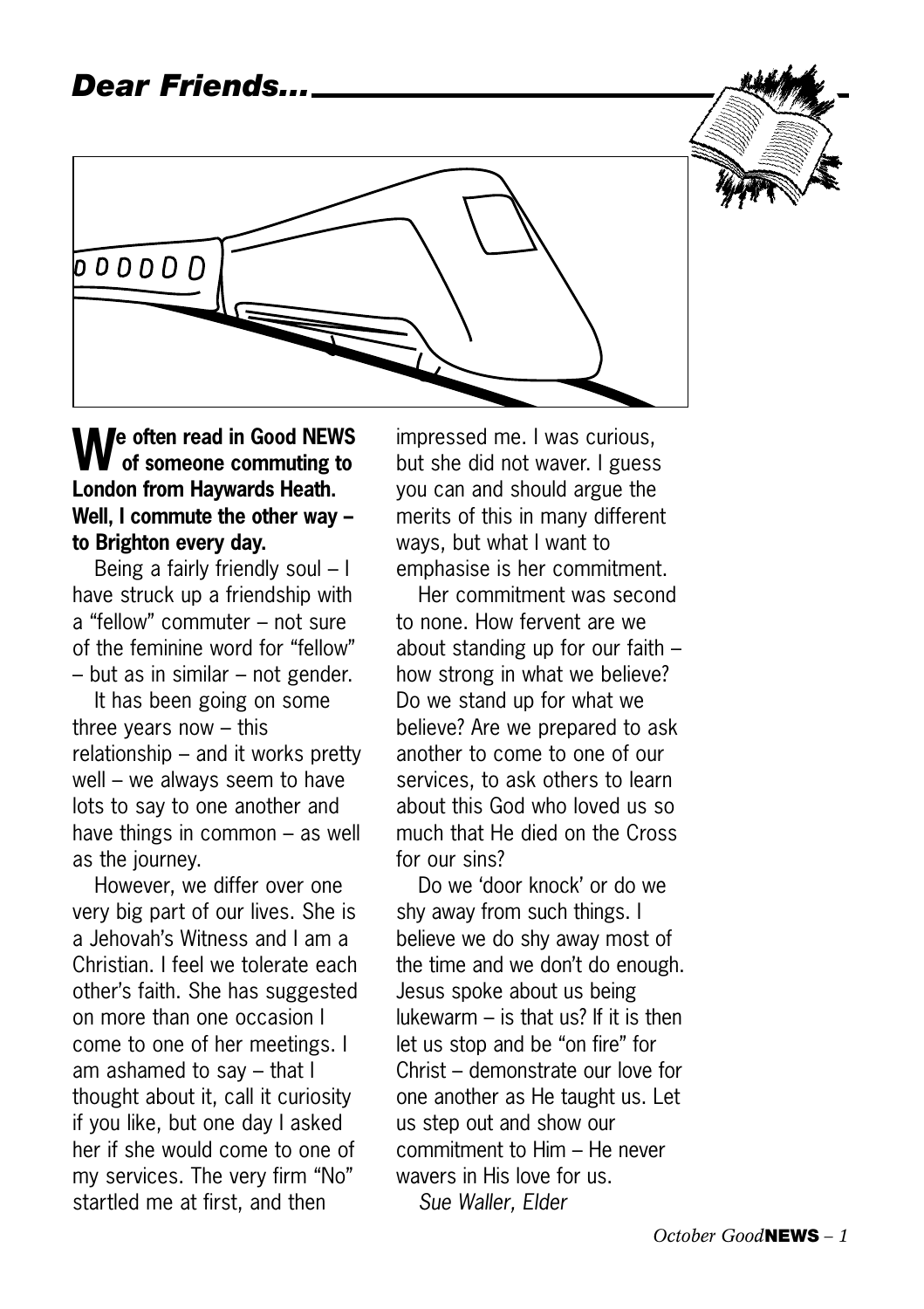#### *Prayer Diary*

|                         | Prayer Diary                                                                                                                                                                                                                       |
|-------------------------|------------------------------------------------------------------------------------------------------------------------------------------------------------------------------------------------------------------------------------|
| $rac{2}{5}$             | • All our preachers and worship leaders this month<br>• Give thanks for the children and young people at LURC<br>• Pray for the staff who teach and encourage them                                                                 |
| <b>NON</b>              | • Ron Goodenough, Sue Waller and the Administration Group<br>• Junior Section Boys' Brigade - more staff needed in BB<br>• All our village shopkeepers and their staff                                                             |
| $\frac{1}{2}$           | • Emma Wren and Katy Lewis starting University<br>• Give thanks and pray for the new helpers in Girls' Brigade<br>• Alpha Course at All Saints                                                                                     |
| WED                     | • Synod Officers & Synod Meeting - 12th October<br>• David Tingley and the 'GoodNEWS' production team<br>• The Fellowship                                                                                                          |
| <b>THUR</b>             | PLEASE REMEMBER<br>TO PRAY EVERY DAY FOR<br><b>GOD'S CHOICE OF A</b><br>• Forthcoming Elders' Election in November<br>NEW MINISTER, and all<br>• Church Meeting on 10th October<br>those working on our<br>behalf to seek that end |
| $\overline{\mathbf{r}}$ | • Churches in Hastings Area Group - Minister Ray Sowersby<br>• Boys in the Brigade<br>• Tom Burford and all the church photo-copying                                                                                               |
|                         | • Give thanks for new birth: Freya Goodchild & Dylan Mitchell<br>• At the other end of life, remember the elderly and house-bound<br>• All the URC's 'District Commissioners'                                                      |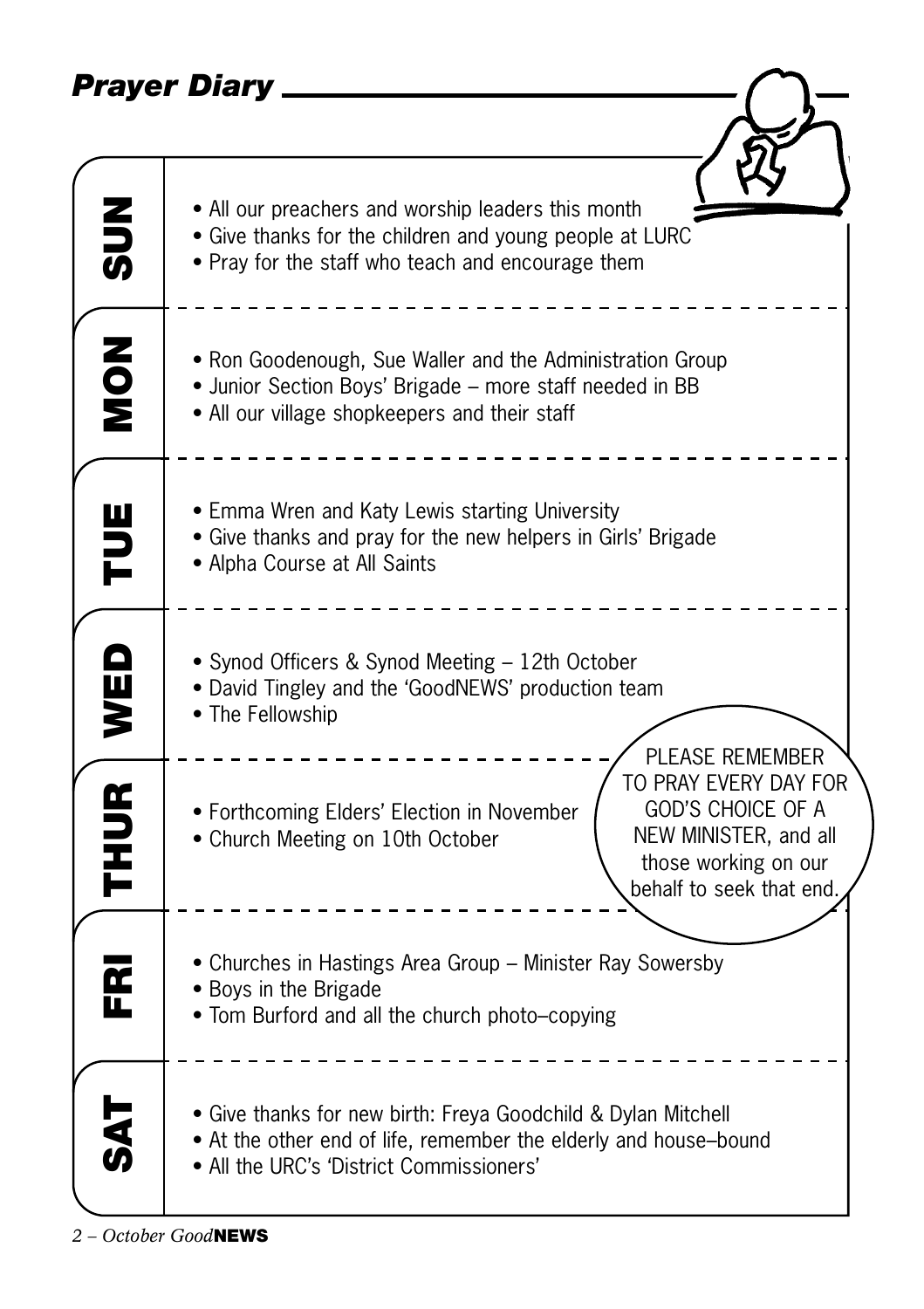## **Food for thought**

**Harvest time makes us remember all the good things God has provided us with – but is the food you buy grown the way God intended? Did you know these six fascinating facts from The Soil Association?**

Nine out of ten non–organic oranges tested by the government were found to have residues of more than one pesticide and as many as seven different pesticides were found on a single lettuce 1

Health problems as diverse as heart disease, osteoporosis, migraines and hyperactivity have been linked to food additives whose use is banned in organic food production. These include phosphoric acid (eg fizzy drinks: osteoporosis), hydrogenated fat (eg margarine and biscuits: heart disease) and monosodium glutamate (eg ready meals: headaches, asthma). 2

On average, research from the Soil Association found higher vitamin C, higher mineral levels and higher phytonutrients – plant compounds which can be effective against cancer in organically grown produce. There's also less water in organic vegetables so pound for pound you get more carrot for your carrot. 3

Organic farming is mostly a balanced system managing a mixture of livestock and crops. Resting a field with a 'break crop' such as clover or grass not only feeds the animals, but supplies nitrogen to future crops and also helps to control weeds, pests and diseases. 4

Organic vineyards improve soil structure and fertility by adding organic compost in winter and by sowing cover crops (peas, barley, flowers, herbs) between the vine rows in spring. When the cover crops flower they not only bring colour to the landscape, but also beneficial insects into the vineyard. These 'beneficials' help control pests (live vine spiders and weevils) naturally, rather than chemically. 5

It takes up to 500 years to accumulate 1 inch of top soil. Soil erosion, due to intensive agriculture, is now a very serious problem. The vast costs of rehabilitating degraded soil will have an enormous impact on agriculture. 6

www.soilassociation.org.uk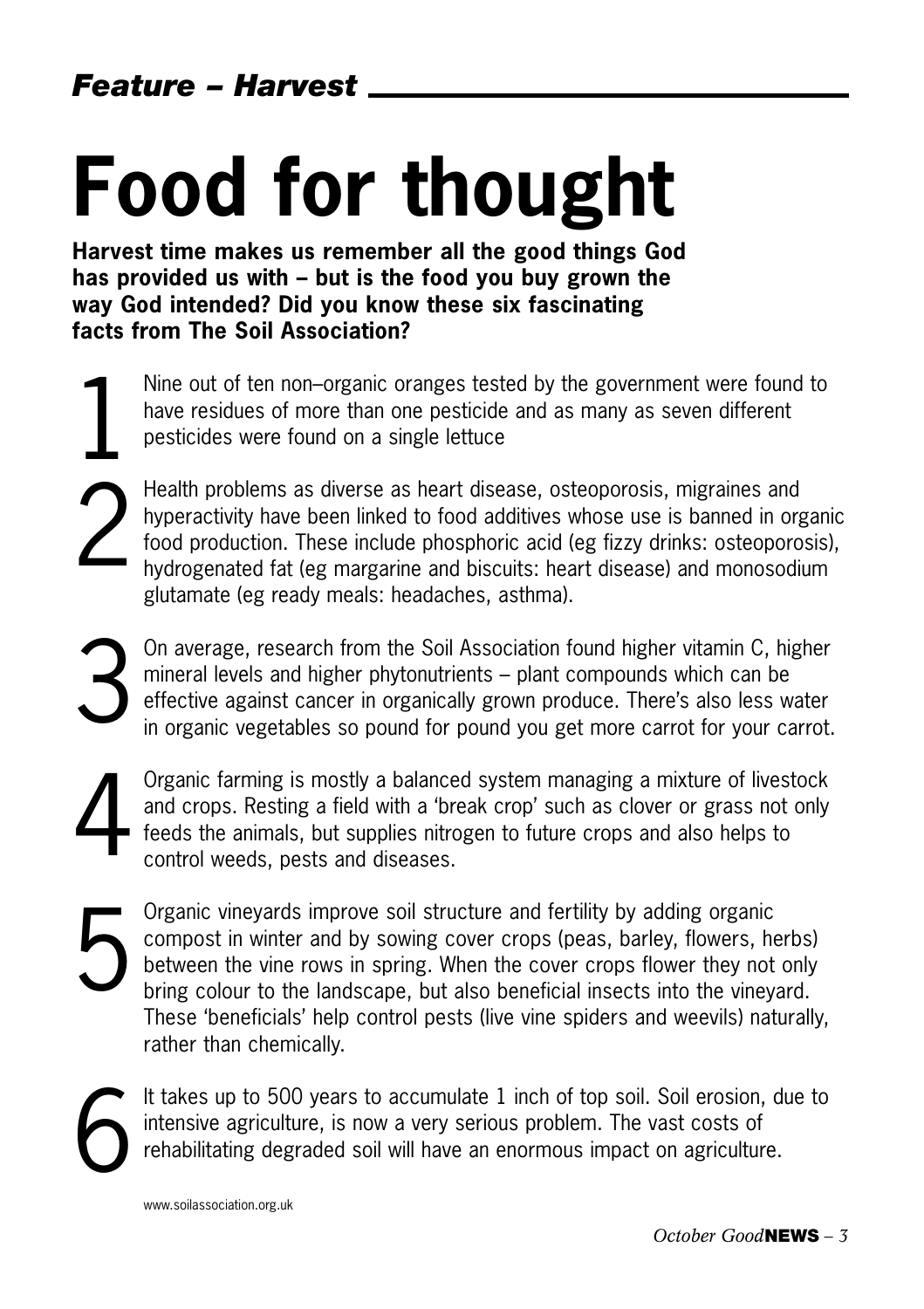# **Supermarket**

**In't it strange going to a**<br> **different supermarket from sn't it strange going to a the one you are used to frequenting? The basic items are not in their familiar places, and – if you're like me – you notice things you don't see usually. A rather strange looking fruit or vegetable that you didn't know existed but is probably Jamie Oliver's favourite. An interesting cheese made from goat's milk or something similar.** 

We have such an abundance of provisions, drawn from far and wide. Take a look in your carrier bag next time you're unpacking the shopping  $-$  how many nations' produce have you brought home? It makes you realise just how far some of this food comes to reach us.

In the midst of all this, Harvest can be so distant. 'Seed time and harvest' isn't a rhythm that I've really lived in my life. Most things are on the shelf most of the time. It can seem a bit of an irrelevant celebration.

I was recently passed a book produced by Christian Aid: 'Harvest for the world – a worship anthology on sharing in

the work of creation'. Its pages are filled with poems, reflections and thought–provoking 'snippets' on the theme of God's provision for us. It's one of those books that you can dip into rather than read cover–to–cover. The anthology opens with a section 'for the beauty of the earth'. How uplifting to recognise the power of our God who has created beauty of such intricate detail, and such phenomenal scale:

#### **Creation**

We praise you, our Creator, for the grandeur and mystery of the universe. Its stretching back in time and its reaching out in space are beyond our imagining.

We praise you, for the miracle of life on earth, the mysterious creation of living beings, the eternal cycle of life and death, the countless emergence of new out of old.

We praise you, for the infinity of different creatures, each unique in its own way, each fitting into its own niche and all dependent on one another.

We praise you, our Creator

*Alan Litherland*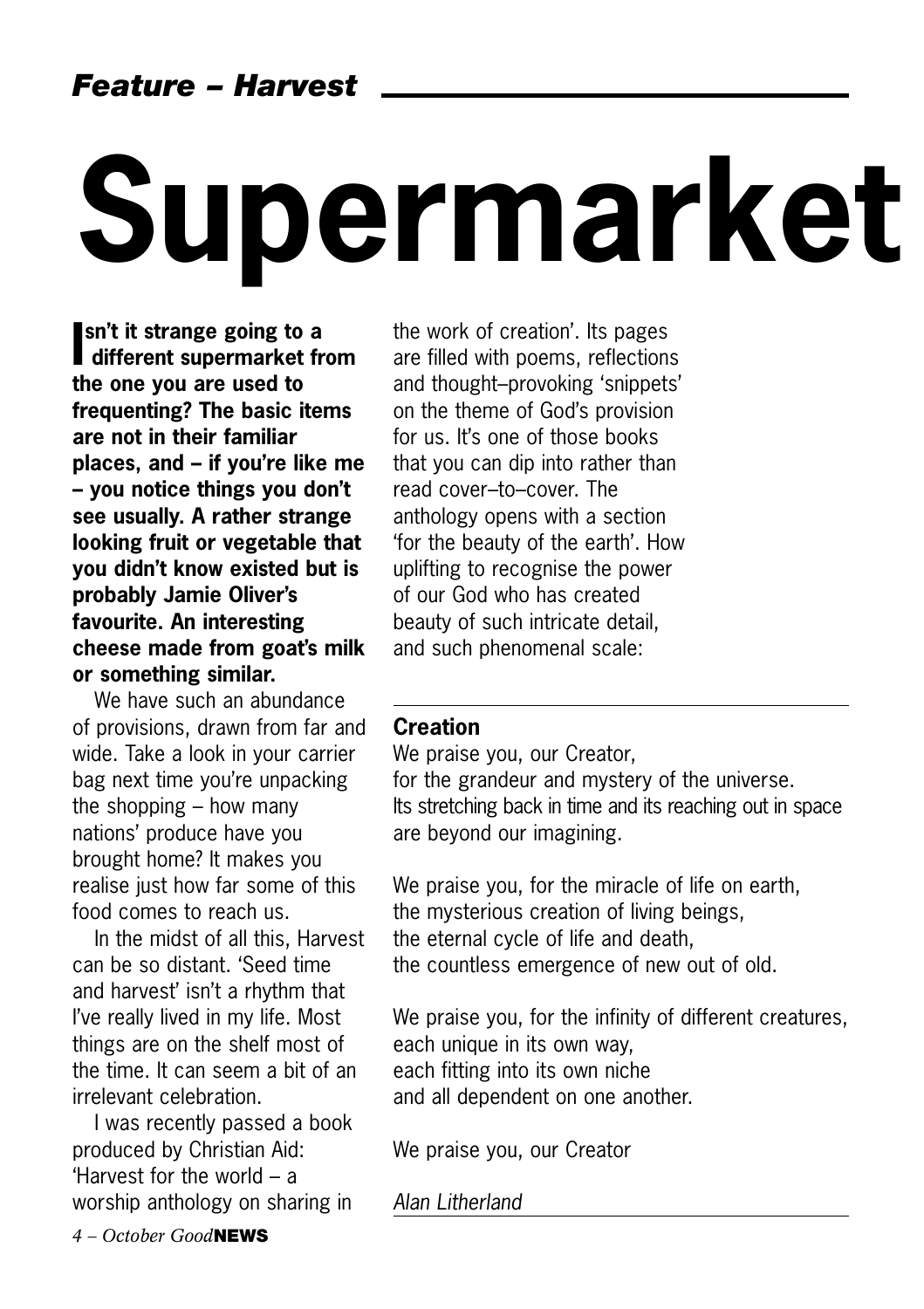

Just as you are basking in the warm glow of appreciation of all that God has given us, you are challenged by pieces which deal with our stewardship of that which has been given, and our desire to hoard it for ourselves.

One poem entitled 'Simplistic?' ends with the observation that 'we steal from their begging bowls'. Please God, give us the resolve to ensure that isn't true.

Why not have a look for yourself? I know you'll find something there to bring Harvest to life and inspire our thanksgiving and our action this year.

*David Nibloe*

#### **Change My Ways**

I own an orchard But I won't give you an apple. I cultivate a beanfield and sell you soya at a good profit. I have an education. I use it to put one over on you. My shelves are full of books. I won't teach you to read. You have drought and I have rain. It spoils my day. I glory in bright silks to wear But give you cast–offs. I have much to learn Will you teach me?

*Angela Topping*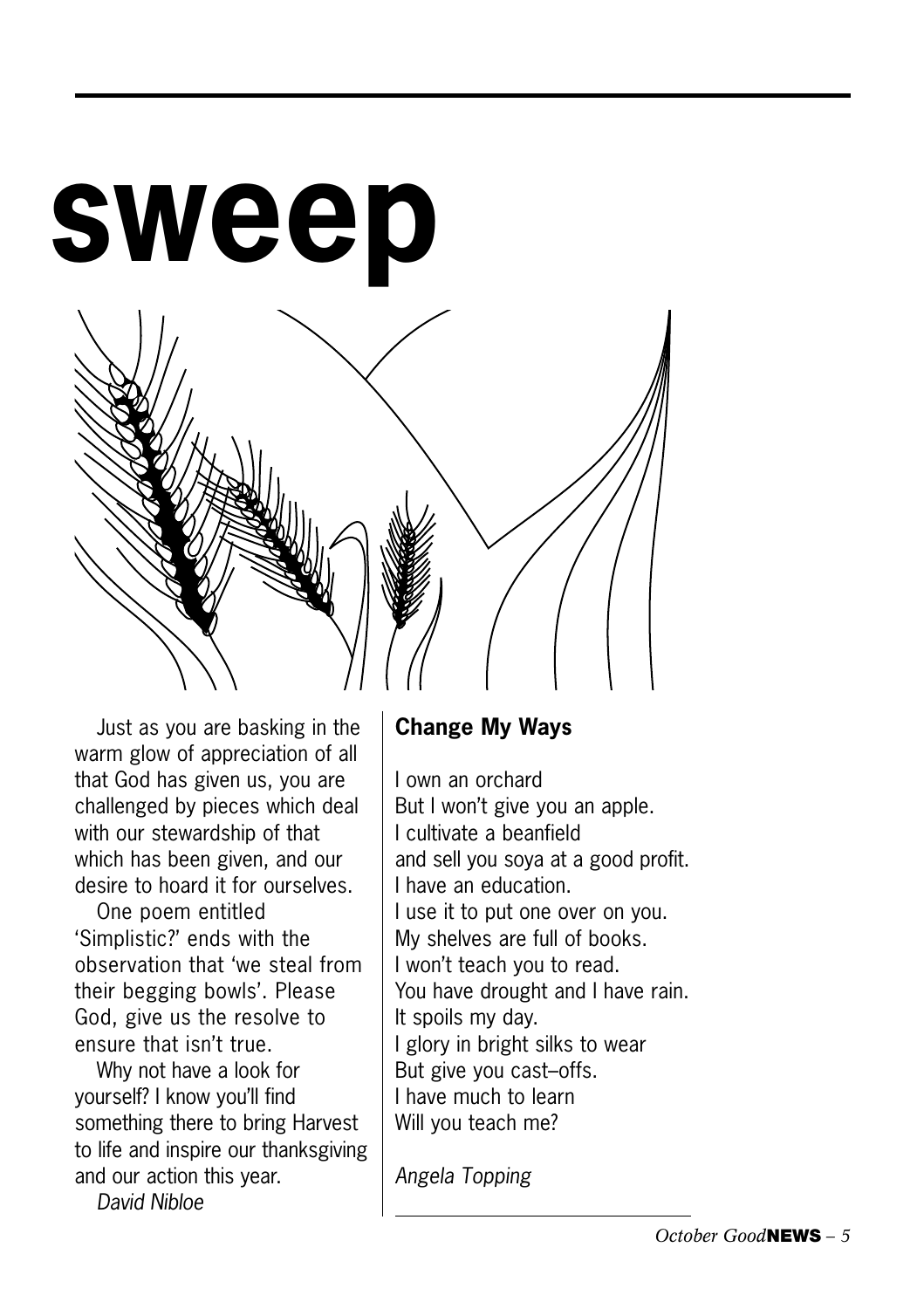

*6 – October Good***NEWS**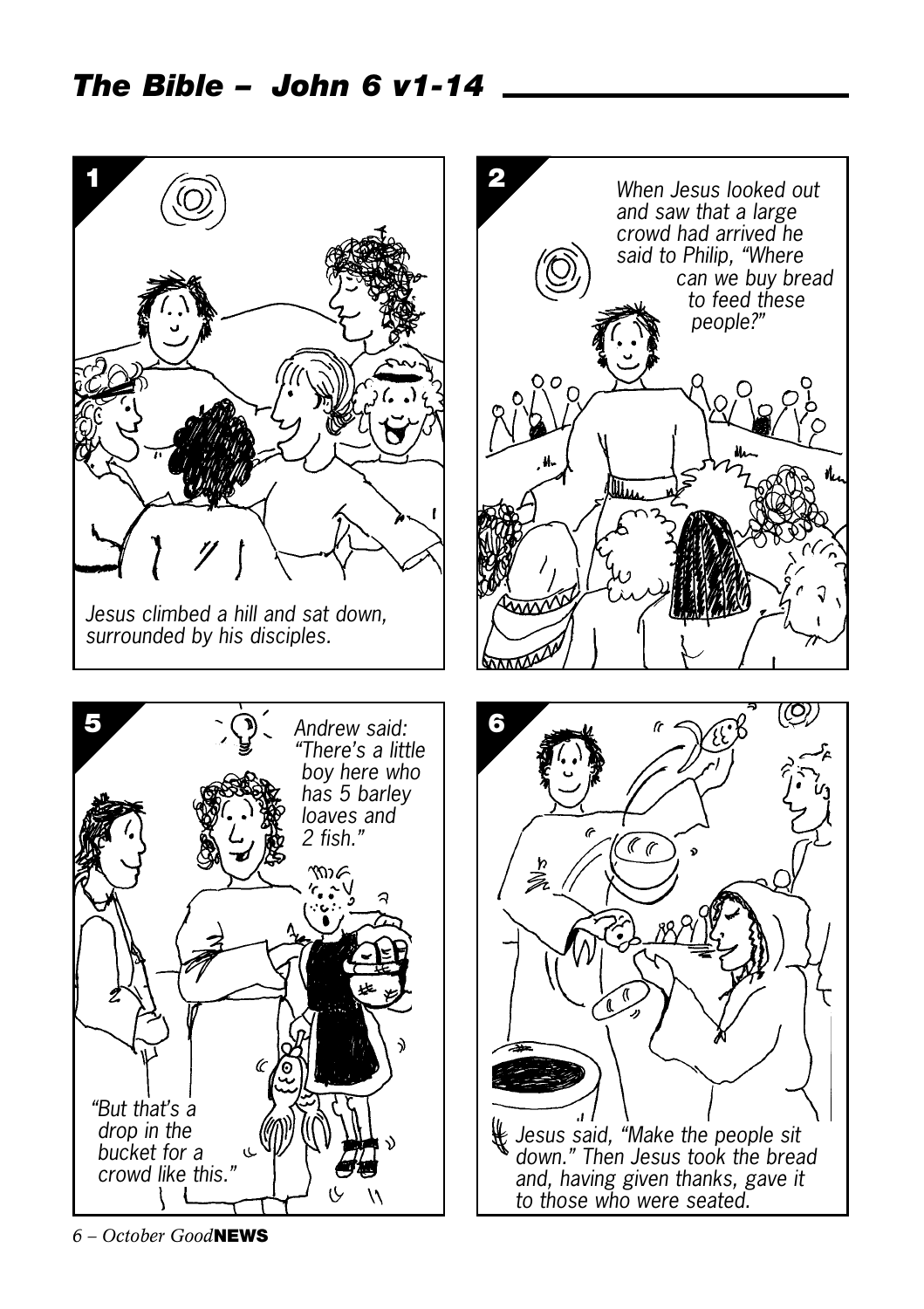

*October Good***NEWS** *– 7*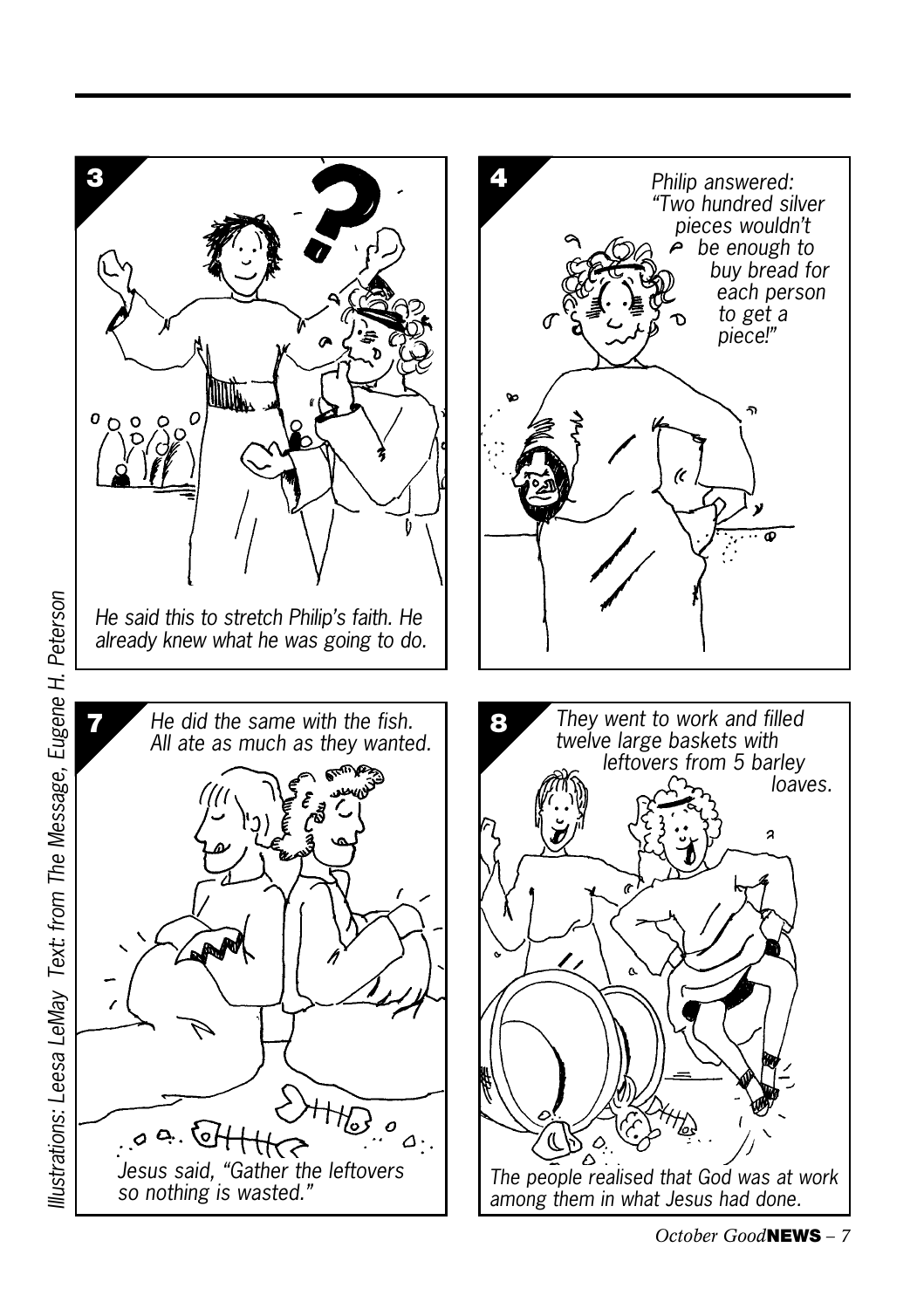### Churches virtual prayer life

A church founded in 1446 is keeping up with the times by launching an online prayer service.

Rosslyn Chapel, near Edinburgh, is thought to be the first church in Scotland to take requests for 'e-prayers'. Worshippers from as far afield as the US have left messages on its online prayer board. Electronic prayer requests so far have covered exam results, relationships, crises of faith and job interviews. Every weekday, the prayers are printed off and offered to God by a member of the Scottish Episcopal chapel.

Source: Metro London 04.09.02

### Computer chips to act as 'nanny'?

### **Seekers lively new website**

After greeting newcomer, Dave Sweeting, to his church in Southampton – Paul Harris heard how he had become a Christian after months of searching a range of websites. Paul realised the need for a dynamic and evangelistic 'seekers' site, wrote an article in the Evangelical Alliance's IDEA magazine, and now it's a reality.

Agencies like Springboard, Youth for Christ and Deo Gloria Trust are just a few who have played leading roles in defining the sites' structure and raising funds.

The site – www.rejesus.co.uk – publicly launched in September, takes a lively look at how Jesus has been seen, quoted, misquoted, filmed and worshiped down the centuries. There is even a Pub Quiz approach to finding out more about Jesus!

Source: Sept/Oct 2002 IDEA magazine

The Children's Society has urged caution over the use of microchips to monitor children following Reading University's announcement of a pilot "tracking" scheme.

Eleven–year–old Danielle Duval from Reading will be the first child to have the microchip implanted in her arm. Kathy Evans, head of social policy with the charity, warned: "Inserting a microchip in a child's arm is no substitute for children being brought up in a caring community where everyone is alert to children's safety and they can learn to recognise danger and react to risk."

Source: Christian Herald – the UK's only inter–church weekly. Subscribe on 01903 602100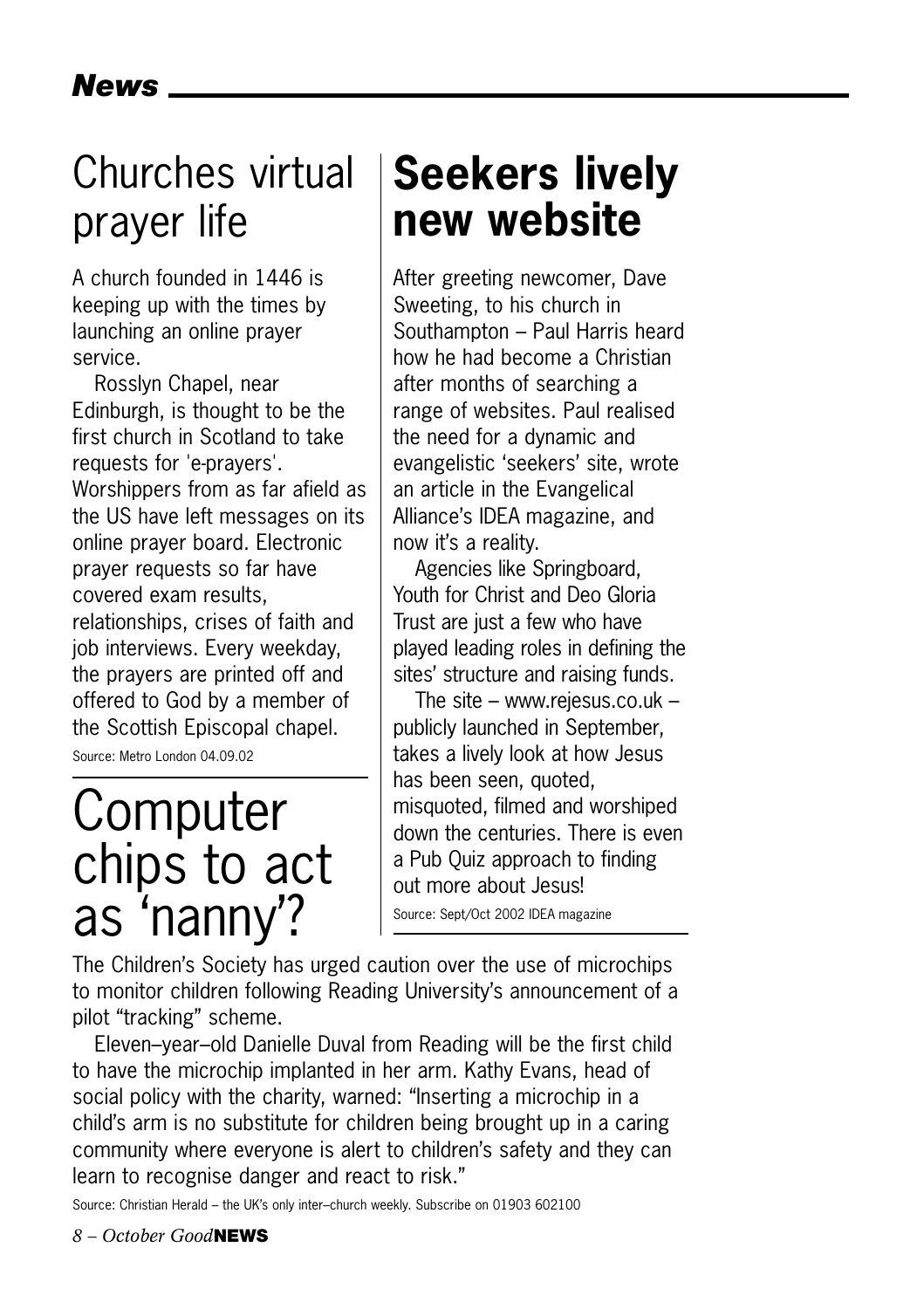#### **Bereavement**

We extend our love and sympathy to the family of **Dolly Bowles** who died on 30th August; also to **Christine Gosling** and her family on the recent death of her father and to **Margaret and Chris Luscombe**. Margaret's mother died on 31st August.

#### **Please pray for: Emma Wren** and **Katy Lewis**

are off to university this month, Emma to Roehampton and Katy to University College London. Please pray for them as they start this new chapter in their lives.

#### **From Brenda & Brian Tuppen**

We were attracted to Lindfield as a potential retirement location some five years before our move to the village at the end of February.

We attended annual Village Day festivals and noticed how well the three churches worked together during these events. As URC members at Eltham, we took a keen interest in Lindfield URC and found a warm welcome from concourse stewards during our visits to the village. We also found the 'GoodNEWS' magazine highly informative and looked forward to reading the issues posted to us for four years before our house move from Sidcup.

Shortly after moving to Lindfield, Brenda was diagnosed as having breast cancer which required her to undergo a mastectomy, at the Princess Royal Hospital, in early July. We have found the church fellowship to be extremely sensitive to our practical and spiritual needs during Brenda's illness. She was aware of being embraced by a sense of calm before her operation; at the same time the prayer group focused upon her welfare. Brenda has also been greatly helped by positive advice and encouragement from several other women in the church who have experience of similar illnesses. Brenda is currently receiving a course of chemotherapy, to be followed by radiotherapy, at the Oncology Unit of the Royal Sussex County Hospital in Brighton.

Although Lindfield URC is presently without a Minister, we have been ministered to by the entire fellowship through pastoral visits, prayer and practical measures for which we are immensely grateful.

Thank you all for support and kindness. Whatever the future may bring, we are very happy that we were led to move to Lindfield and thankful to our Heavenly Father for guiding us here.

*Brenda and Brian Tuppen*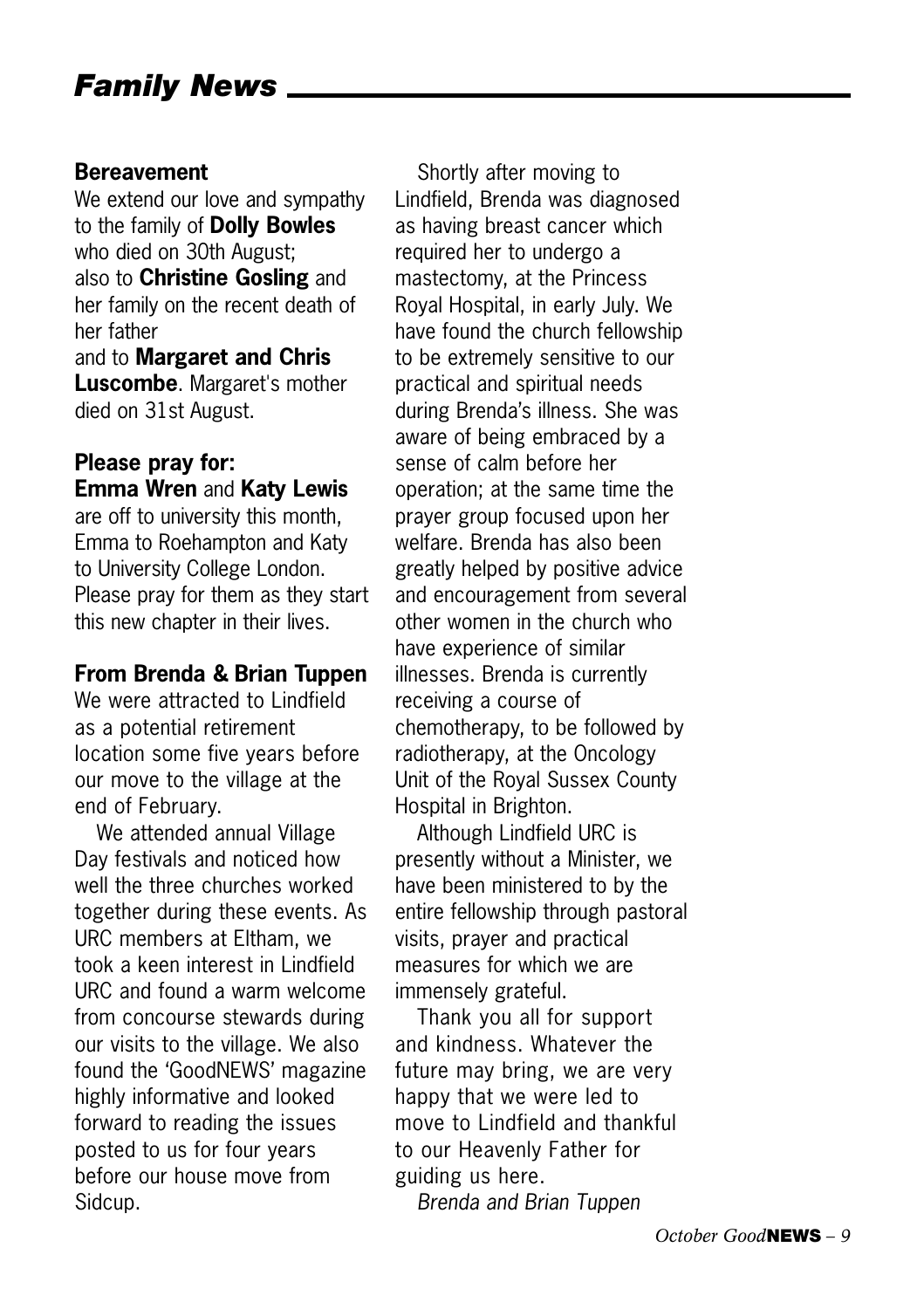#### **Thanks**

#### **Reg and Elsie Campling** write:

We acknowledge, with warm thanks and appreciation, the many expressions of congratulations and good wishes we received on achieving our 70th Wedding Anniversary on 30th August. Celebrations continued with family and friends over the weekend at the church and in the garden in glorious weather. This was an occasion when we appreciated how richly blessed we have been over these many years.

We are very grateful for the generous help we are receiving from church friends, now that mobility, for us, has become a problem.

Reg also thanks those who sent him birthday greetings on his 95th birthday at the end of July.

**Congratulations** to Lydia and David Goodchild on the birth of a daughter **Freya Rose** on 28th August weighing in at 7lbs 1oz

#### **Competition Winner**

Congratulations to Kirsty Biersteker, winner of last month's Competition Quiz! We hope you enjoy the pencil case goodies! Thanks to all those who entered; never fear, there is a fresh opportunity to win a Veggietales video this month (p.15) – and the grown-ups can win a fruit/veg hamper (p.23).

## DJ in the family

The son-in-law of our very own Janet Wade has just released his first album in the UK.

Pastor DJ Kenny Mitchell, married to Sarah, entitled the album "Brooklyn & Beyond". It contains a range of ambient dance/clubbing music – not everyone's cup of tea perhaps, but if you are anything like me – it sounds great!

Steve Adams, reviewing the CD in 'Christianity & Renewal' magazine said "this would hold its own in the secular dancemusic arena while its versatility suits it to use in small groups as prayer music or in youth meetings to put a smile back on the face of teens fed up with poor quality offerings from second rate Christian artists."

Sarah co-wrote "Rise Above", one of the tracks on the album, and even Janet gets a "thanks" credit on the sleeve!

It seems that that is not all the couple, living in New York, have to celebrate as they recently welcomed baby "Dylan" into the world. Congratulations!

The album is available priced £6.99, distributed on Survivor/Emerge records. *David Tingley*

*10 – October Good***NEWS**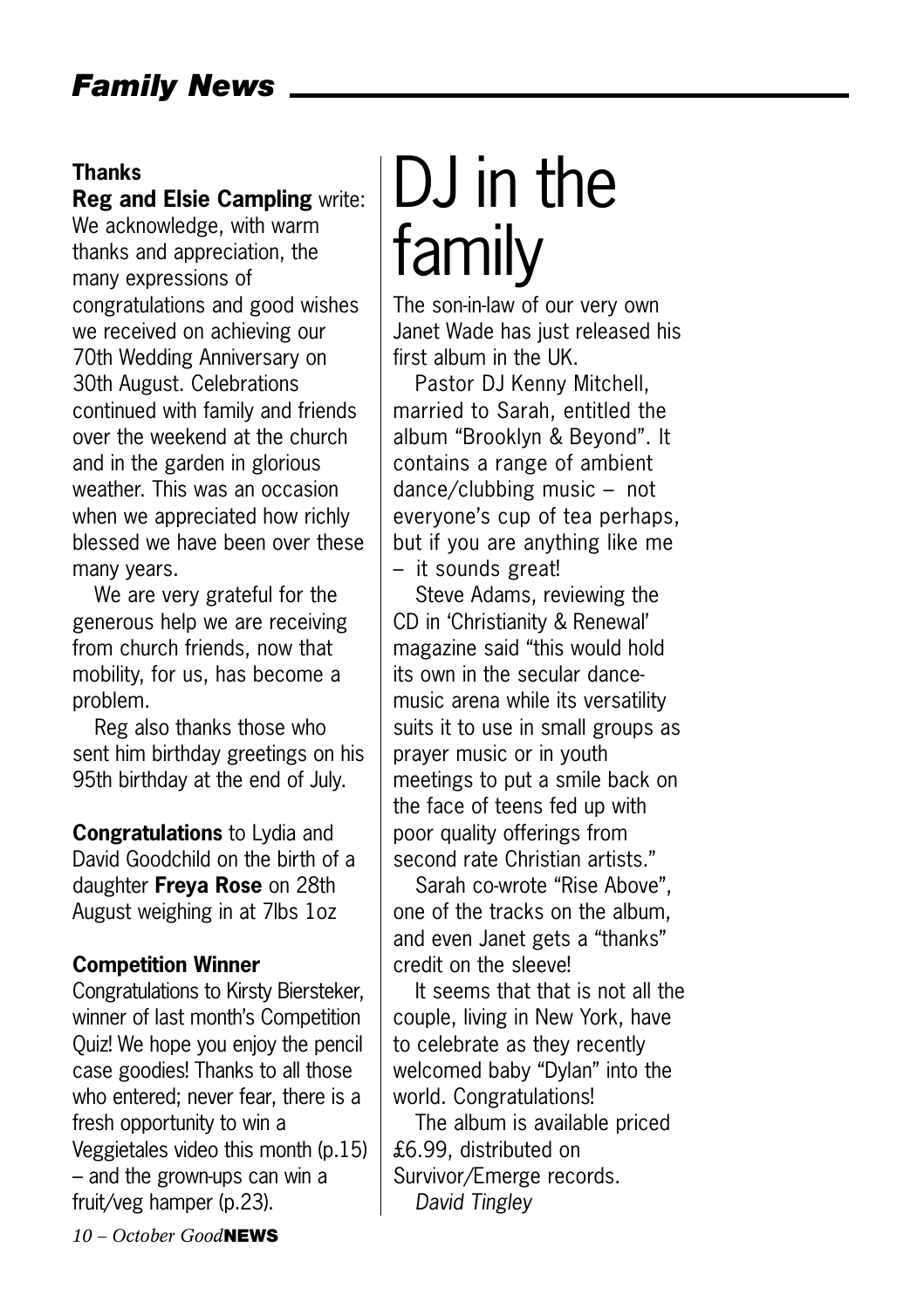#### *My world*

taylorn@ mercyships.org

Missionary tales by Nikki Taylor

#### **University move**

Emma Wren is going to Roehampton – University of Surrey to do a three year BA (Hons) Degree in Primary Education. Her address is:– E209c Epworth Court Southlands College 80 Roehampton Lane LONDON

SW15 5SL





Our main services are held at 11am, on the first and third Sunday of each month and the children usually go out to Sunday School, during the second part of the service.

Services for this month are:–

#### **October 6th**

HARVEST THANKSGIVING – Philip Wren

#### **October 20th**

– Rev. Michael Davies

#### **Mercy Ships HQ Freetown, Sierra Leone**

"Oh my goodness how this week has flown past! I am the manager of the community accommodation here in Freetown and that is proving a full-time job at the moment. One returning and three arriving new – two from the ship to prepare for the arrival of the Anastasis in November and one girl is our new physiotherapist for 3–6 months. It is difficult to recruit staff, we have needed another physio for many months.

"I managed to get the computer server up and running a couple of weeks ago and so have been running around attending to everyone's requests for 'I can't find my files'.

"So many guests, two more gentlemen who are with Tear Fund and Caroline has run out of space in their house! Damp sheets get a quick run through our precious dryer with some 'Bounce', that freshened them up! Our house has gone from 3 occupants to 12! Thank goodness for Mr Abu our cook. I hope the water lasts out. Only getting water 2 or 3 times a week brings crisis situation closer. But it is lovely having so many people to talk with and share meals with. Even so it can be a lonely experience being here without family or friends especially with the team changing frequently. It is easy to find yourself without support. So friends from other organisations and then Wendy, our physiotherapist, are a real God–send."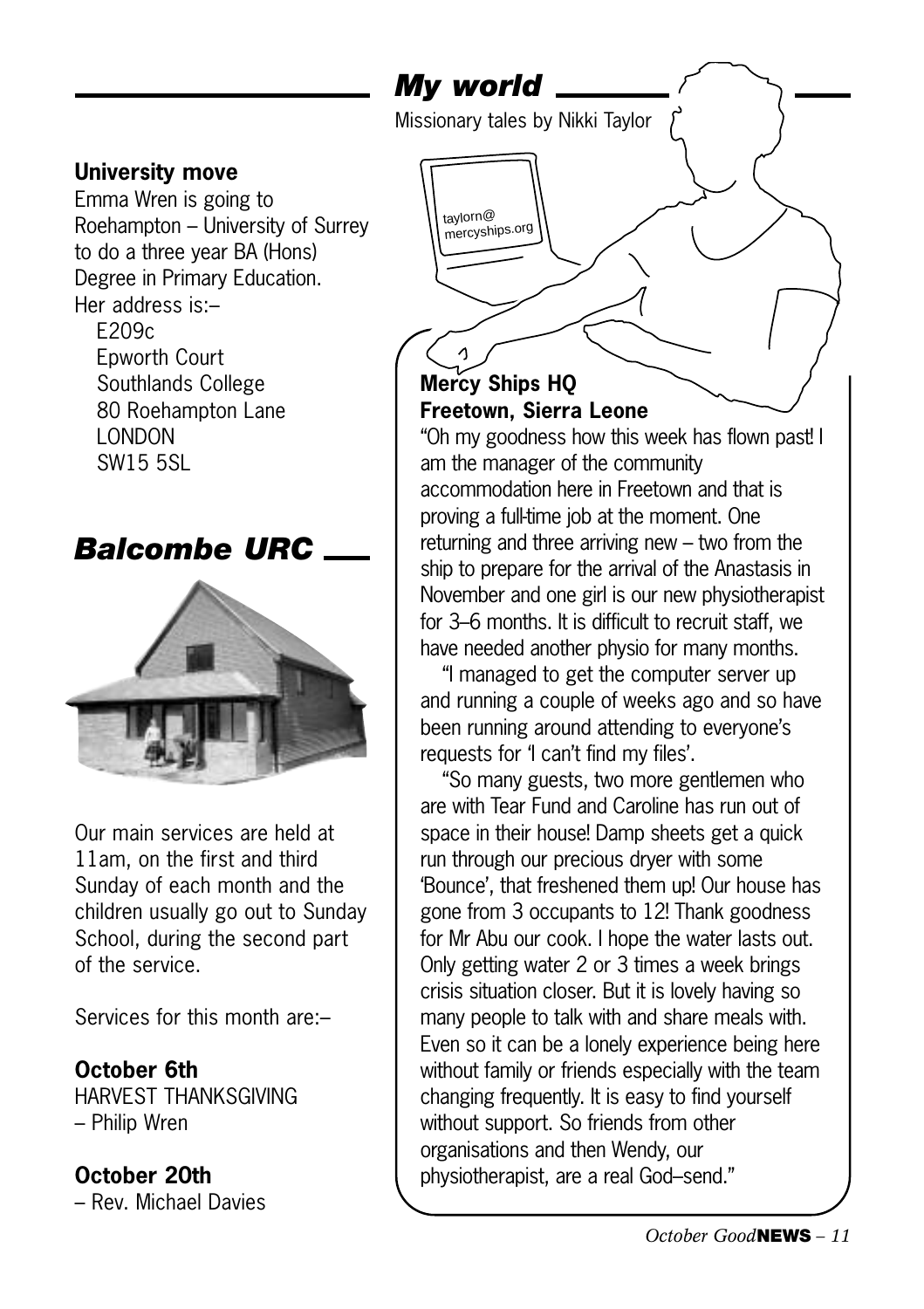

**What have a grandmother eating an ice cream, a bunch of young people dancing in public, tiddlywinks and burnt sausages all got in common? You'll probably not be too surprised to hear the answer is "The latest Carpe Diem social".**

On Saturday 7th September, armed only with a gold disposable camera, two teams of Carpe members took part in a Wacky Treasure Hunt followed by games and a barbecue. Here is what two of the group remember from the afternoon…

"The first thing we did was the 'Wacky Treasure Hunt'. We were still looking for things, but instead of picking them up, we took photos of them. Once we

were back at the church we played football, Jenga, tiddlywinks, air hockey and Taboo. There were also lots of ball games. We later had a BBQ."

"We had great fun on the day! Each team had a camera and a list of things to take a photo of. Then after the hunt we had a competition of different games like a tiddlywinks assault course and giant Jenga. We all had a great time and the food was good!"

So if you were in the village that Saturday and wondered why some of our young people were intently looking for "someone reading a newspaper" and taking a photo of themselves crammed into a telephone box, you now know why!!

#### *Notices*

#### **The Fellowship**

The Fellowship will meet on Wednesday 23rd October at 2.45pm, when the speaker will be Jo Wingham from Social Services, speaking on the subject of 'Benefits – do you know what you are entitled to?' Tea and biscuits will be served at the end of the meeting; visitors will be made very welcome. *Doreen Fowler*

#### **Night of Miracles**

19th December 2002 Rehearsals are now in full swing but there is still an opportunity to come and join the Sunday Morning Singers. *Rehearsal dates are: 4/18/25 October 1/15/22/29 November 6/13 December* Please contact Peter Swann 01444 450335

#### **Boys' Brigade Coffee Morning**

Saturday 16th November – more details next month

*12 – October Good***NEWS**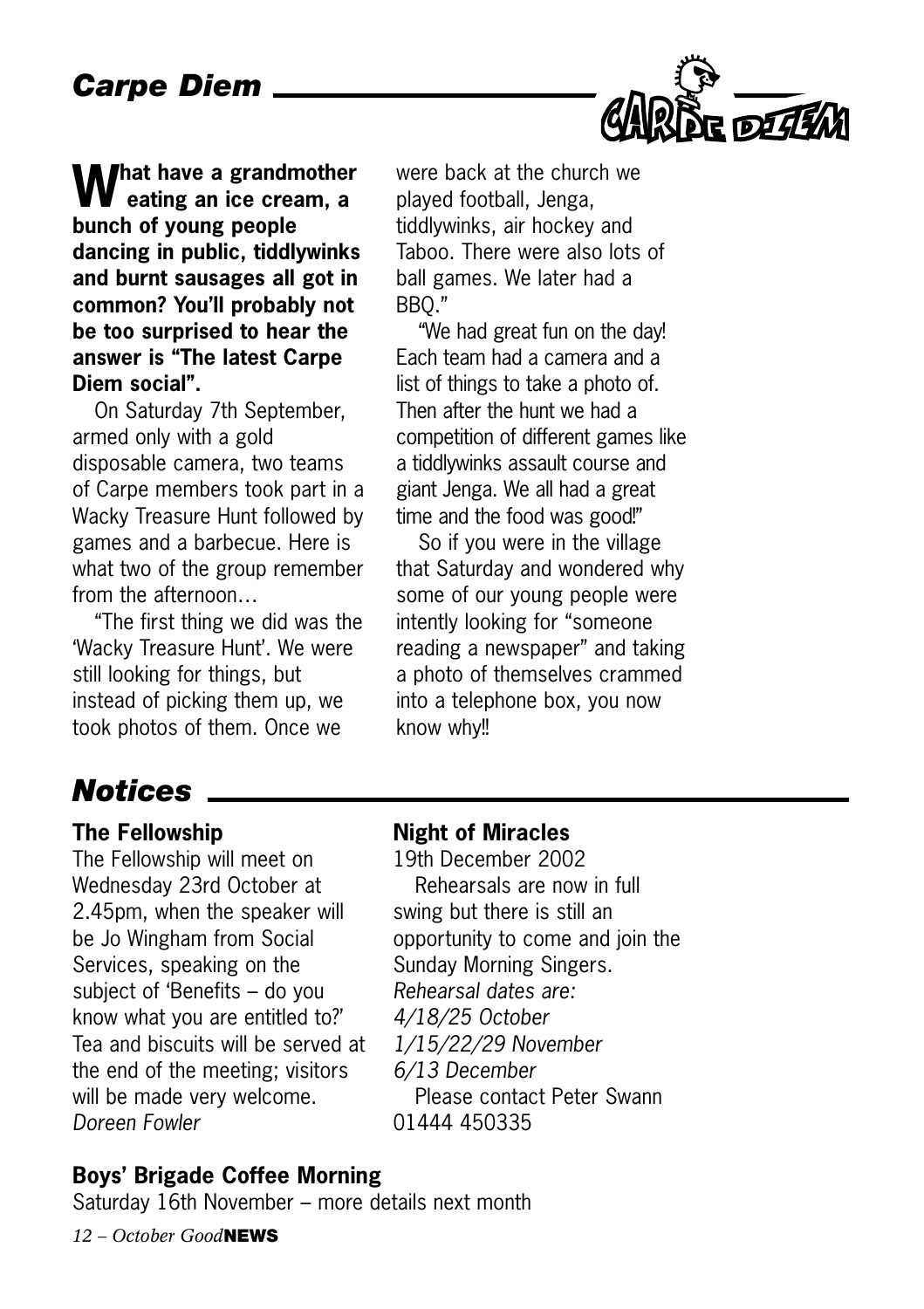*Boys' Brigade Report*

# Glynde 'magic'



**Ten members of the Company Section spent the first week of the summer holiday at the Battalion Camp at Glynde, "Sussex 2002". The sun shone – most of the time – there were many excursions and games, and everyone thoroughly enjoyed themselves.**

The atmosphere of the camp was, as always, light-hearted: the three Camp Companies, Arabs, Buffaloes, and Cowboys, sang their 'war' cries, all the staff were gradually "expelled" from Big Brother house! – except, of course, the winner (next year the staff plan to expel the boys), but apart from this fun and high spirits there was also some marvellous and inspired popular Christian worship, led by Ali Goodhead, our young worship leader with an exceptional gift for communicating the Gospel to young people. As I write this, the most popular and lively of the hymns (on occasion led by a boy from the 25th Brighton) to clapping and guitar accompaniment, is still going through my head:

*"I wanna see Jesus lifted high, a banner that flies across this land".* The impact of such dedicated Christian witness cannot be

under-estimated: many lads committed, or re–committed, their lives to Christ.

One of our tents, Zulu 3 (James Horton, William Mills, Cameron Sharpe, Edward Johnson, and James Watt) won the football tournament – the final was decided by a penalty shoot out, in which James Horton scored the winning penalty. The cup now resides in our trophy cabinet for the session.

One or two people have suggested that I have overrated the Glynde camp, but in all honesty, I think, if anything, I have underrated it. It really does show Christian youth work at its finest, and the staff, led by Rev. Bryan Pickard, a Baptist minister from Southwick, deserve the thanks of Lindfield people for the excellent leadership and care of the boys provided. I caught a virus just before camp, and consequently the first few days of it were very unpleasant for me, but by the end of the week, the Glynde 'magic' did its work, and I enjoyed myself as much as anybody else. It was a wonderful holiday, and we are eager for the next one.

*Geoffrey Cocksedge*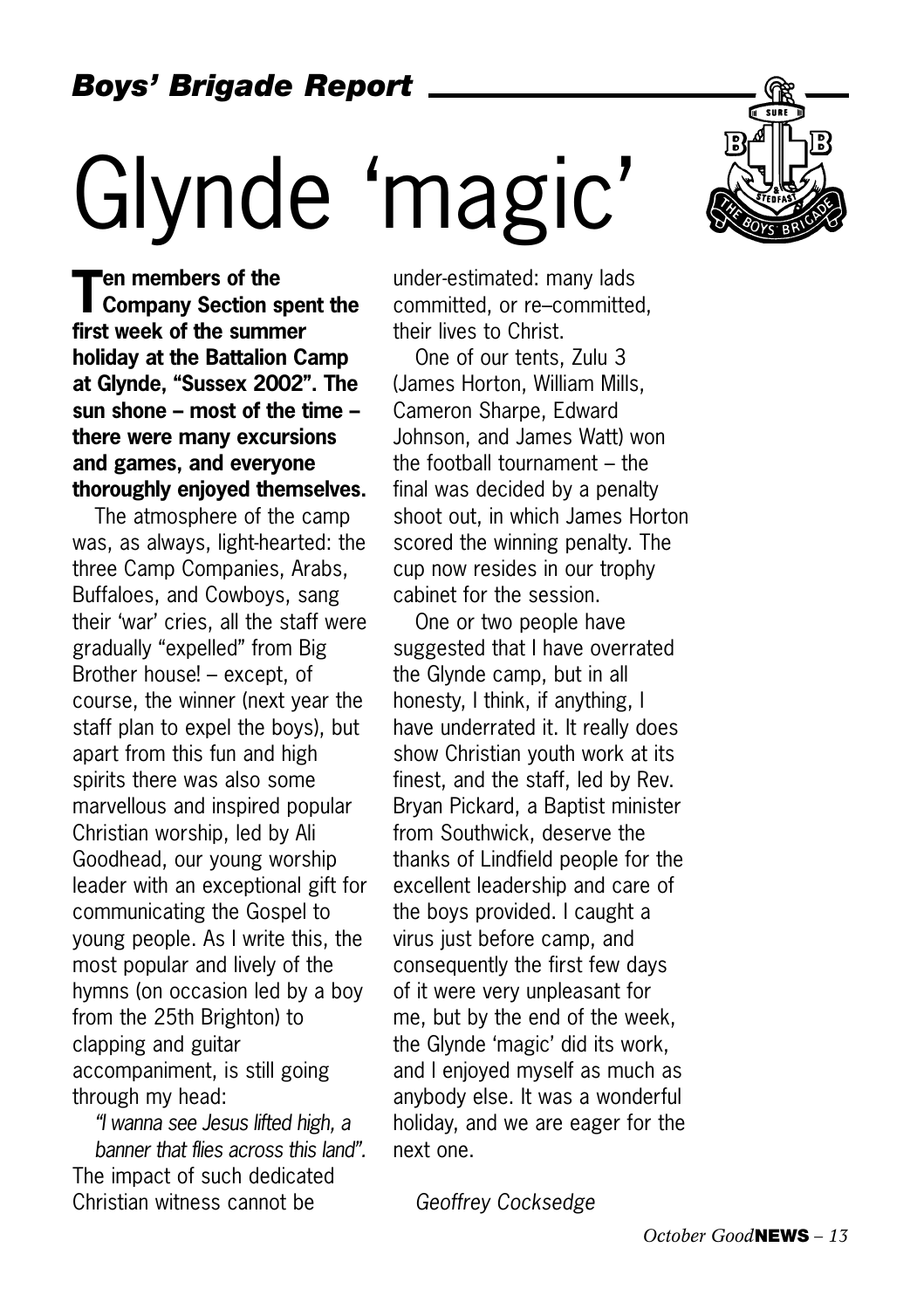*Saltmine Theatre Company presents... THE VIGIL*

by Ladislas Fodor

When a body goes missing questions arise. When the corpse belongs to the most controversial figure in history then an answer has to be found. The Vigil is the story of the search for that answer in the most potentially explosive trial the world has ever seen. A vivid re-imagining of the events surrounding the first Easter Sunday.

www.saltmine.org/stc. Touring the country in 2002/03.



**Tue 14 Jan 2003 – Chequer Mead Arts Centre, East Grinstead, 7.30pm. (01342 302000)**

**Contact Fiona Tingley, who will organise a church block booking.**

## **Spirituality Third Age**

An ecumenical day conference for older people and those who care for them, whether through the church, in a residential home or within the family.

The conference costs £10, including lunch and refreshments. Further info: Julie Moran, Church House, 211 New Church Road, Hove, BN3 4ED. Tel: 01273 421021. Email: julie.moran@diochi.org.uk

26th October, 9.30am-4pm, St. Andrews Church, Burgess Hill

The URC Southern Synod Youth and Children's Work Forum presents

### **"Playing with worship"**

An opportunity to attend one of two free workshops that address the issue of how the worship and learning approach in our churches reflects the needs of children and young people in today's culture.



**"Godly Play"** – This workshop will introduce Godly Play, an alternative way of presenting the Christian story to children, so that they can experience, explore and respond for themselves.

**"Refreshing Worship"** – This workshop will explore some of the principles and practice of alternative, creative worship relevant to the culture of today.

**at St John's URC, Orpington, Saturday 2nd November, 10.30am-1pm**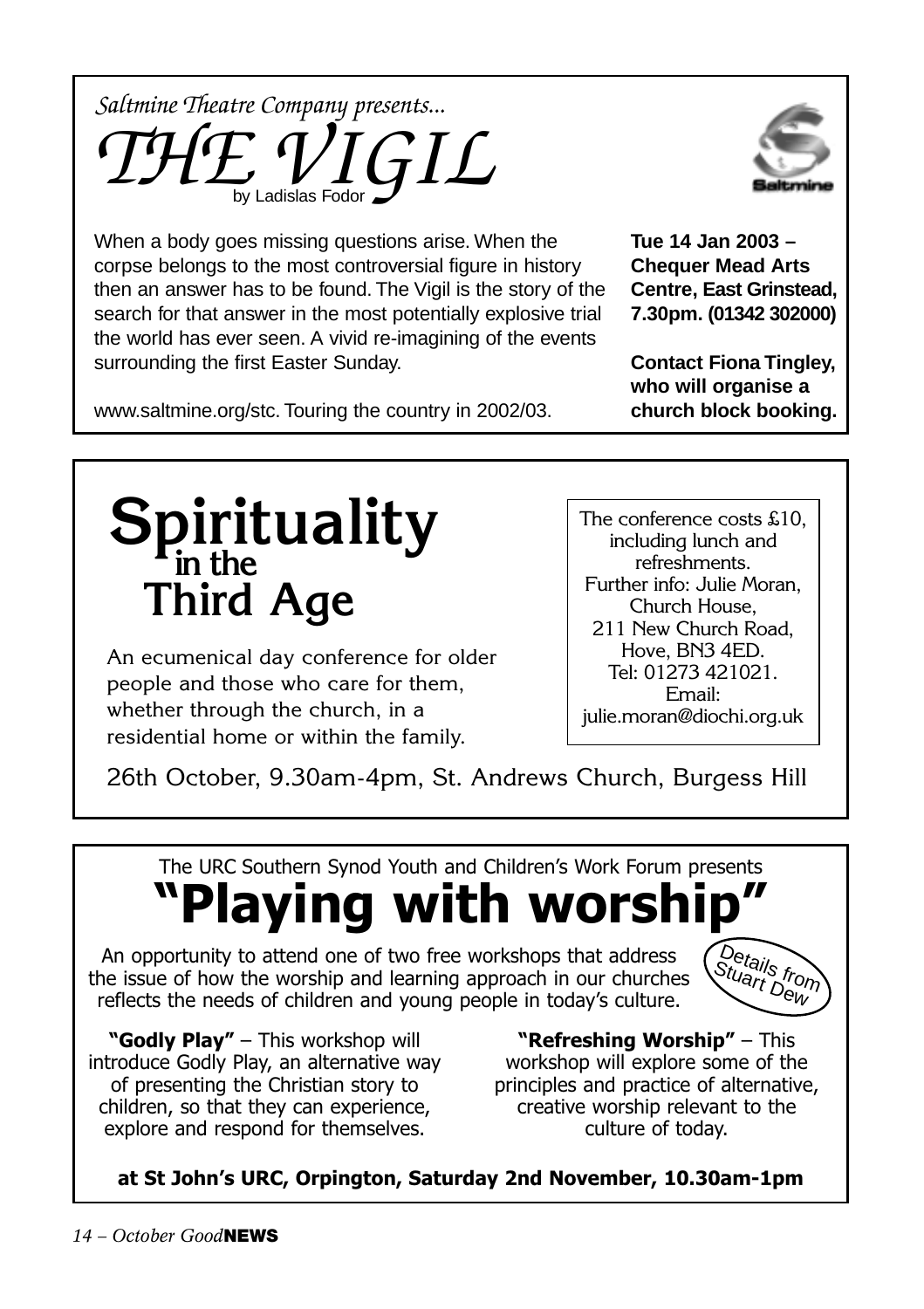### Fun **page** competřtřon quřz!

**As it's harvest time, the theme for the quiz this month is 'our world'.** 

To win a '**VEGGIETALES**' video just answer the questions to fill in the spaces – look out for the words that are spelled out down the middle – you'll need to write those words on a piece of paper and pop it in the GoodNEWS box by noon on **Sunday 13th October!** Remember to include your name and contact telephone number.



1. What ingredient makes bread rise?

2. What is the name of the world's biggest desert, found in north Africa?

- 3. What fruit would you find growing on a vine?
- 4. Which is the longest river in the world?
- 5. A semi–circular cutting blade used to harvest crops by hand?

6. What product, made from milk, can we enjoy in lots of different fruity flavours (as well as some more unusual ones)!

7. Which American city is also known as 'The Big Apple'?

8. In which country would you find 'Ayers Rock'? 9. 'Emperor' & 'King' are both types of which bird that lives in the southern hemisphere (a chocolate biscuit is also named after them!)?

10. What white vegetable do we often eat in cheese sauce?

11. What is the capital city of our country?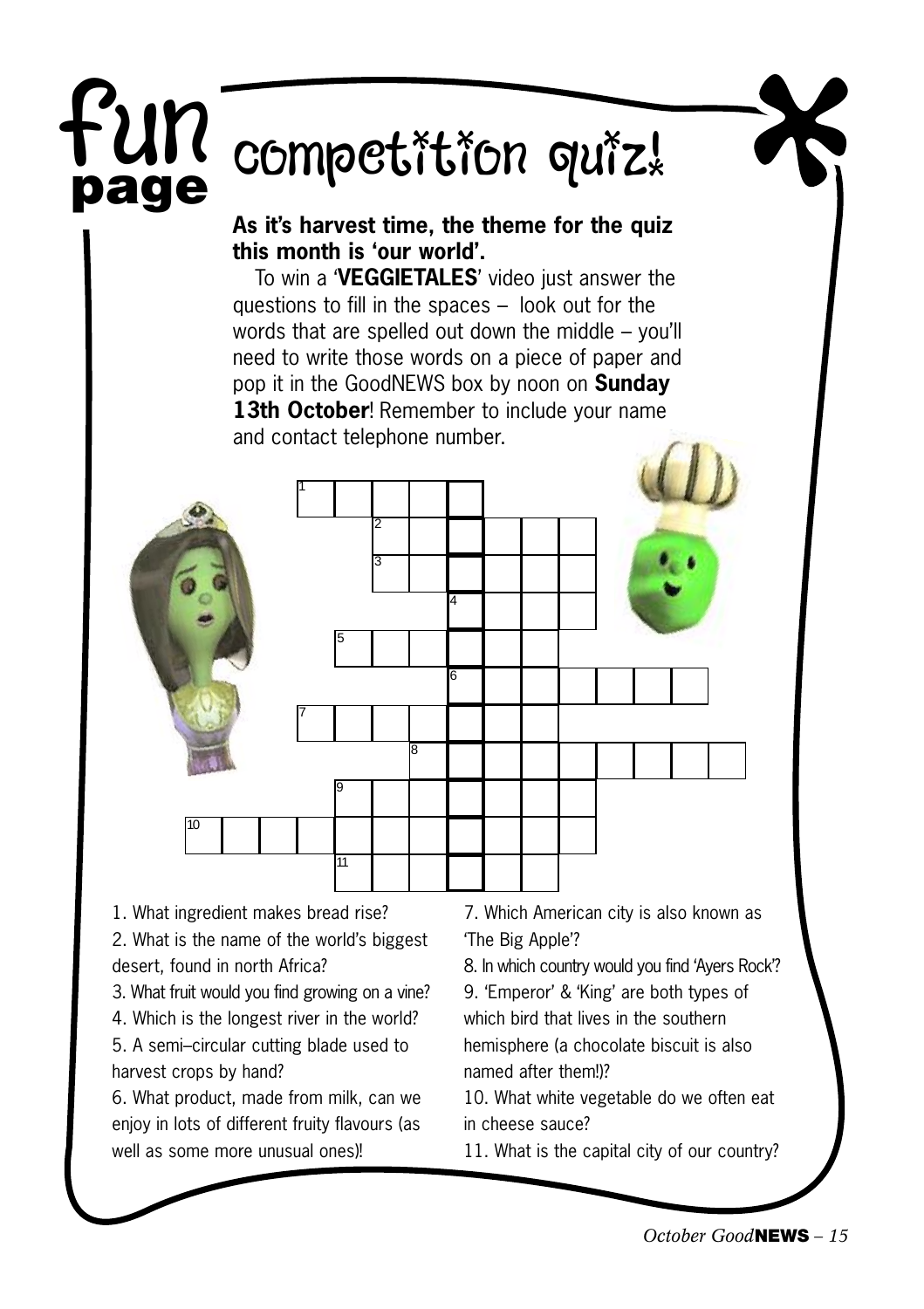| 3rd<br>Thursday            | House Groups                                                                                                                                   |  | 19th                       | 10am-3pm                                                                                                              |                                          |
|----------------------------|------------------------------------------------------------------------------------------------------------------------------------------------|--|----------------------------|-----------------------------------------------------------------------------------------------------------------------|------------------------------------------|
| 6th<br>Sunday              | <b>9.30am</b> *David Nibloe &                                                                                                                  |  | Saturday<br>20th<br>Sunday | One World Week - "Into<br>Action Day" for all the family<br>Haywards Heath URC                                        |                                          |
|                            | Daryl Sinclair<br>11.0am*Daryl Sinclair<br>6.30pm*'Special' time of<br>prayer/worship for a new<br>Minister at Lindfield URC                   |  |                            | 9.30am* Brigades'<br><b>Enrolment Service</b><br>David Nibloe & Stuart Dew                                            |                                          |
| 9th<br>Wednesday           | 12.30pm Lunch                                                                                                                                  |  |                            | 11.0am* Stuart Dew<br><b>6.30pm</b> *Richard Walters<br>& Cavin Wood                                                  |                                          |
| 10th                       | Fellowship                                                                                                                                     |  | 22nd<br>Tuesday            | 7.45pm                                                                                                                | Ladies 'In Touch'                        |
| Thursday<br>11th<br>Friday | <b>Church Meeting</b><br>8.00pm<br>12.30pm Lunch                                                                                               |  | 23rd<br>Wednesday          | 2.30pm<br>7.45pm                                                                                                      | The Fellowship<br>Elders' Meeting        |
| 13th<br>Sunday             | Fellowship<br>9.30am*David Nibloe &                                                                                                            |  | 24th<br>Thursday           | 8.00pm                                                                                                                | Monthly Prayer<br>Meeting                |
|                            | Derek Heath<br>11.0am*Derek Heath<br>12noon<br>Copydate<br>November GoodNEWS<br>6.30pm*Communion -<br>Steve Fisher (Minister<br>Tonbridge URC) |  | 27th<br>Sunday             | 9.30am*David Nibloe &<br><b>Charles Martin</b><br>(Interim Moderator)<br>11.0am* Communion -<br><b>Charles Martin</b> |                                          |
| 1 7th<br>Thursday          | House Groups                                                                                                                                   |  |                            |                                                                                                                       | 6.30pm*Richard Walters<br>& Jeremy Heath |

Download back issues of *Good***NEWS** from www.lindfieldurc.org.uk

*16 – October Good***NEWS**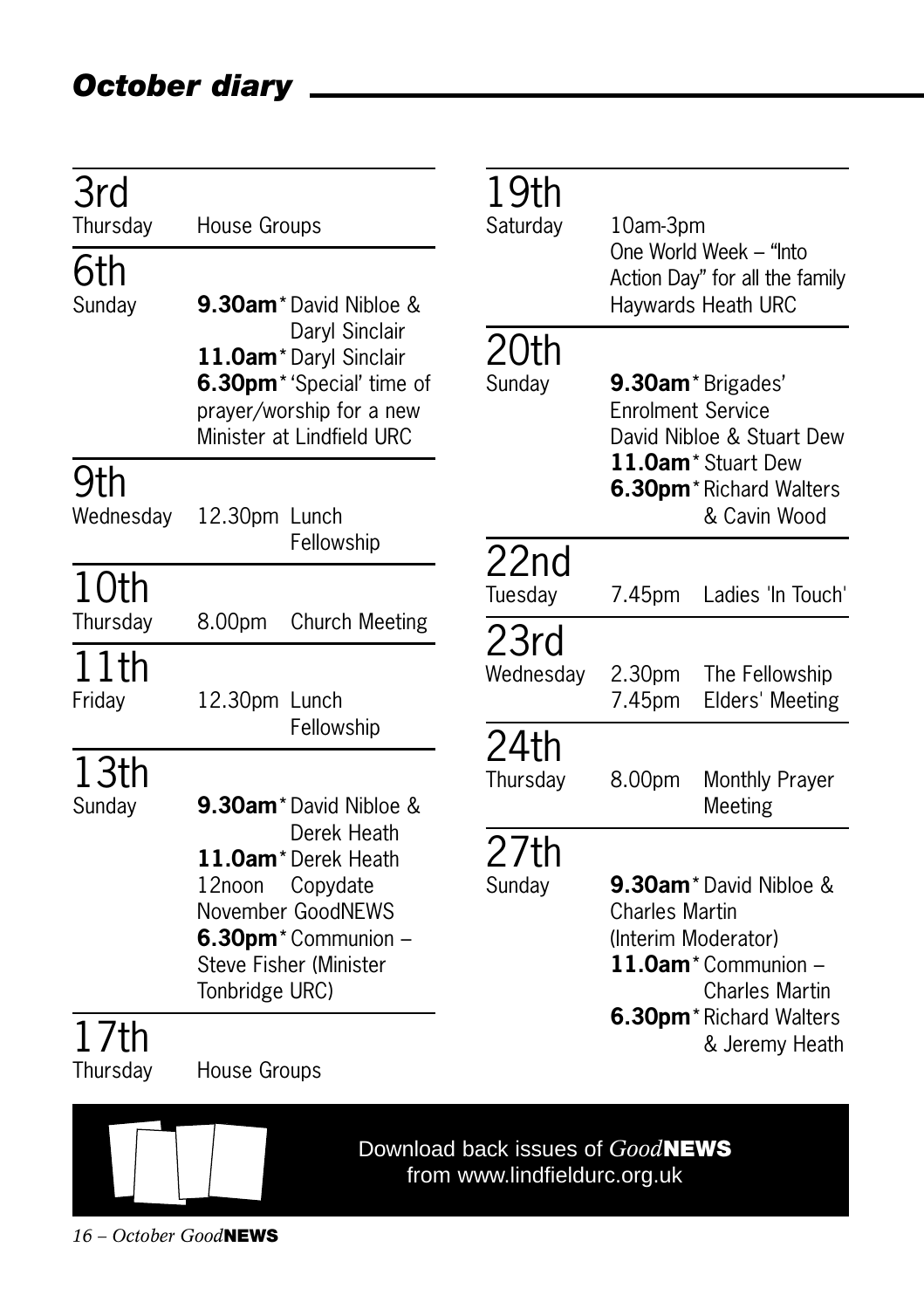### What about our Sunday Services\* then?

**Coffee** is normally served between the morning services and after the evening one.

The **9.30am service** is an opportunity for all age groups to join in a relaxed informal time. There is a crèche, and after about 20 minutes children and young people up to age 14 go out to their own groups on most Sundays.

The **11.00am service** is usually more set and formal.

At **6.30pm** it is sometimes a celebration, sometimes a quieter ministry time and sometimes an open communion service or something quite different!

**Personal prayer** is available after every service. Prayer requests and brief statements of praise for answered prayer can be put in the red book on the concourse table. We can also offer personal prayer ministry at home or in hospital.

We **do not take up an offering** during the services, but all those wishing to give are invited to place a gift in one of the bowls at the doors before or after the service. Thank you.

Cassette **recordings of services** can be borrowed free from the church. !<br>! *Don't forget, this lot is always going on...*

#### **PRAYER MEETINGS:**

| Mon | 9.15am      | An Hour of Prayer |
|-----|-------------|-------------------|
| Wed | 9.45am      | Short Service of  |
|     |             | Intercession      |
|     | Thur 8.00pm | Church Prayer     |
|     |             | Evening           |
|     |             | (4th Thursday)    |
| Fri | 7.30am      | Prayer Meeting in |
|     |             | the Lounge        |

#### **REGULAR ACTIVITIES:**

| Sun  | 6.30pm             | <b>Sunday Evening</b><br><b>Youth Group</b>                             |
|------|--------------------|-------------------------------------------------------------------------|
| Mon  | 6.30pm             | Boys' Brigade -<br>Junior Section (8-11                                 |
| Tue  | 10.00am            | years)<br><b>Stepping Stones</b>                                        |
|      |                    | (Parents and<br>toddlers)                                               |
|      | 6.15 <sub>pm</sub> | Girls' Brigade -<br>Juniors, Seniors &                                  |
|      |                    | <b>Brigaders</b><br>In Touch (4th                                       |
|      | 7.45pm             | Tuesday)                                                                |
| Wed  | 2.45pm             | <b>The Fellowship</b>                                                   |
| Thur | 10.00am            | (4th Wed.)<br>Pop-In (for coffee                                        |
|      | 8.00pm             | and a chat)<br><b>Church Meeting</b>                                    |
| Fri  | 5.30pm             | (2nd Thur.)<br>Boys' Brigade -                                          |
|      | 7.30pm             | Anchor Boys (5-7<br>years)<br>Boys' Brigade -<br><b>Company Section</b> |
|      |                    | $(11 + years)$                                                          |
|      |                    | $October$ $Good$ <b>NEWS</b> $-17$                                      |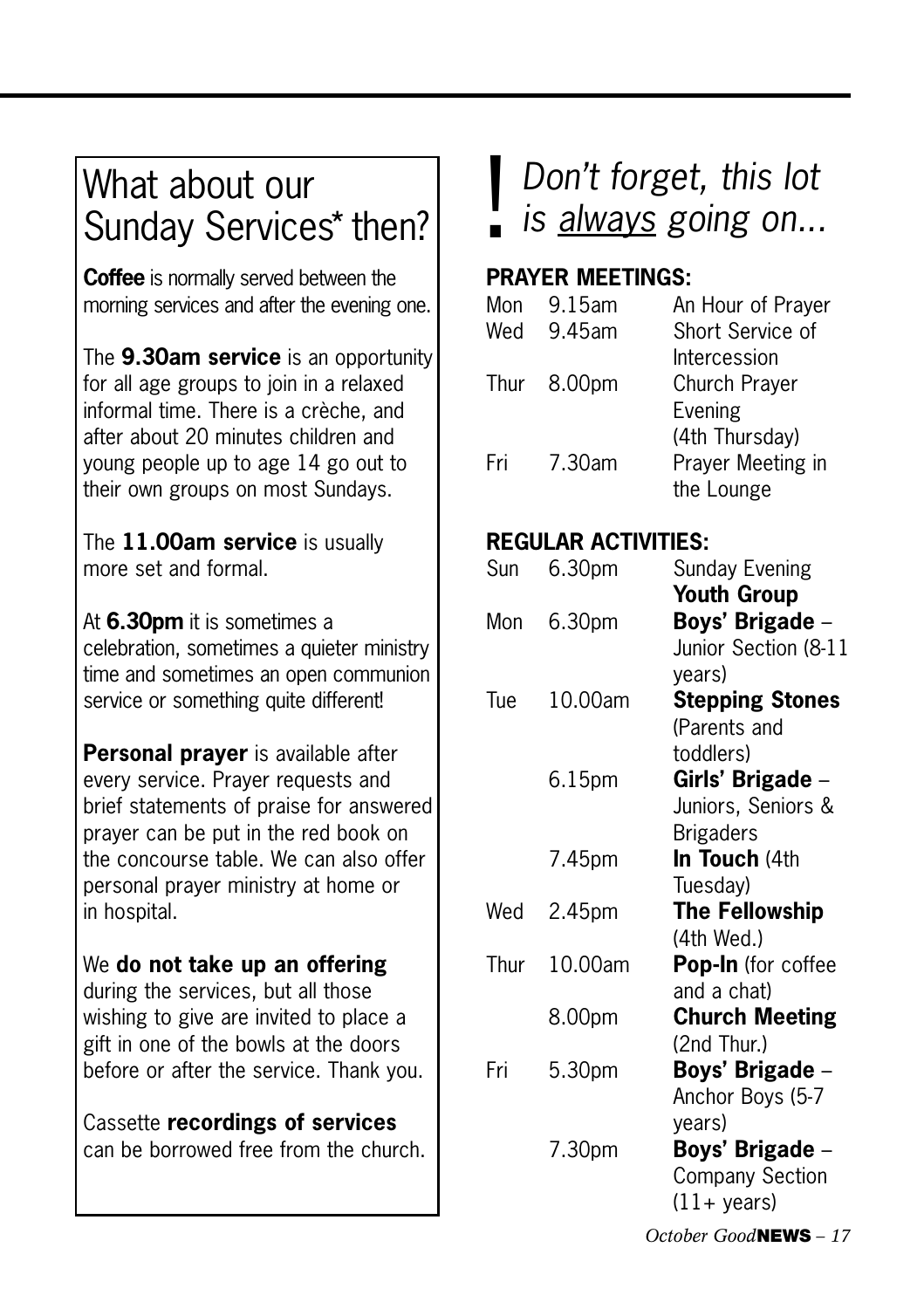# One size fits all

**Hodder & Stoughton publish a so-called "Bible for Families", but what does such a volume actually contain in addition to the Bible? Tim Hopson, father of two, husband to one, goes in search of the 'good word'...**

In a nutshell... "The Bible for Families" is based on the NIV (New International Version) translation of the Bible.

It contains over 200 pages of original material. These provide: --------------------------------------------------------------------

#### **Guidance**

Really useful suggestions on how to get the most out of the Bible. These are posed as questions, for example,

"We don't go to church, but I would like my family to get to know the Bible stories I knew as a child. How do I do that?"

"My husband goes to church occasionally, and I have no faith really. How can we use the Bible with our children?"

"We really want to grow spiritually as a family. Where should we start if we want to read the Bible together regularly?"

"My children want to look through the Bible on their own. Which parts should they use?"

"What if we want to start to develop our family time together?"

#### *18 – October Good***NEWS**

#### **Tasters**

This gives you the gist of each book in the Bible. It provides an outline of what the book contains and also highlights points of interest to look out for.

--------------------------------------------------------------------

--------------------------------------------------------------------

#### **Main Course**

These can be used as weekly studies. Topics like, "Forgiveness, the greatest gift", "Parent and Children: Happy Families?", "Grace: Amazing or what?" and "Peer pressure: Know your limits".

--------------------------------------------------------------------

#### **Main Course Specials**

There are three main course specials. "New Parents", "Christmas", "Easter".

#### **Food for thought**

These allow for more in depth study on the following topics:

--------------------------------------------------------------------

- The family & the wider community
- The family and the church
- The family in different cultures
- The family and the Bible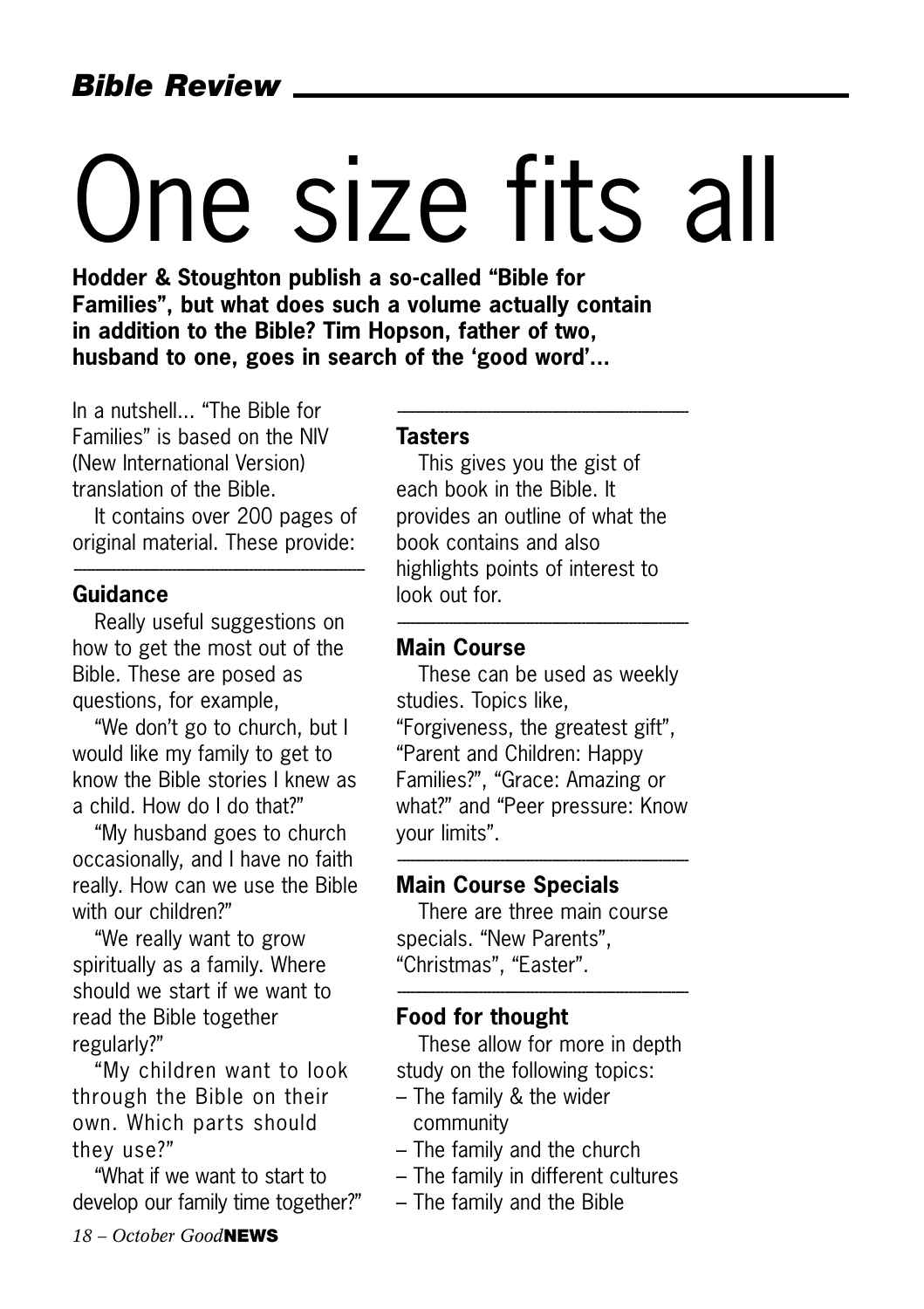#### **Small portions**

These are designed for younger children. They are intended to help them think through some 'sticky issues' of daily life. These would be good for children 5 years or above.

--------------------------------------------------------------------

#### **Dish of the day**

This provides suggestions for daily reading. Each reading is designed to take just a few minutes. You don't have to read them in any order.

--------------------------------------------------------------------

--------------------------------------------------------------------

#### **Breakfast News**

This provides a witty and original view on what the newspaper headlines would have read many years ago. The headlines are presented graphically and are set against a timeline. A random selection….

- CREATION! "It's Good!" says God
- Tenants evicted for breach of contract ("It was the wife's fault claims Adam")
- Jesus at centre of big picnic mystery

In conclusion……

The additional material in this Bible makes the content very accessible.

There are lots of excellent suggestions for families who would like to use the Bible together.

The style of the material is presented in an appealing way.

The different sections (Dish of the day, Main Course etc) provide a wide variety of topics which encourage regular reading and therefore the benefit of God's word.

"The Bible for Families" is published by: Hodder & Stoughton (ISBN: 0–340–75662–4).

It features additional notes by

Care for the Family, a leading UK charity which aims to promote family life – and is aimed at all types of family, including single parent and those in which not all members share Christian beliefs.



*October Good***NEWS** *– 19*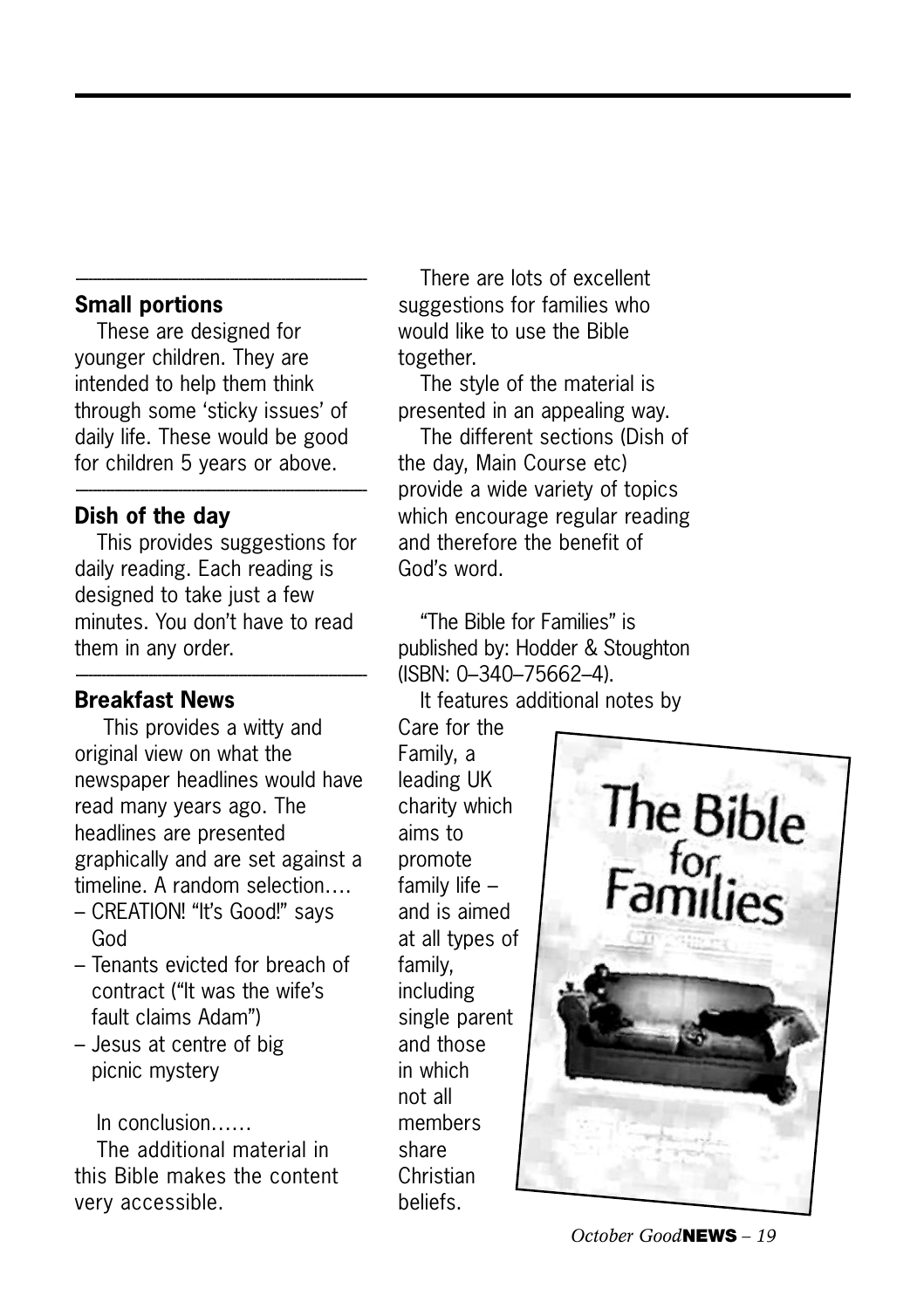## Samaritan's Purse

**This year we are again collecting shoeboxes for Operation Christmas Child. They are distributed to some of the poorest children in over 100 countries worldwide regardless of their nationality, political background or religious beliefs.** 

If you would like to pack a shoebox please collect a leaflet from the missions table and follow the instructions. You can fill a box for either a boy or girl aged 2–4, 5–9 or 10–14 years old with toys, sweets or other small gifts. There are one or two things you can't include which are specified in the leaflet. Please wrap the box and the lid separately and enclose a cheque for £2 made payable to 'Samaritan's Purse' to cover transport costs.

Please bring the shoebox to church on 10th November and we will forward them on.

If you can't fill a shoebox but would like to contribute to the work of Samaritan's Purse please take a missions envelope and give in the normal way.

#### **THE COUNCIL FOR WORLD MISSION – a note of thanks.**

"We acknowledge with gratitude the sum of £487.62. CWM believes that the Christian message is relevant and needed by today's world, and that the best way of putting across that message is to empower local churches to act as salt and light in their respective communities."

"Your gift will be used in conjunction with the existing resources of CWM and local churches to further the gospel. Wherever we minister towards others in the name of the Lord Jesus, He is present to bless the object of that ministry and those who make the ministry possible. May He therefore bless you richly, in response to your generosity."

### Get ready for Christmas!

The Traidcraft Christmas 2002 catalogue is now available – for



**Traidcraft** 

fairly traded gifts that will make a difference this Christmas

> Call: 0191 491 0591 or email: sales@traidcraft.co.uk to request a copy of the catalogue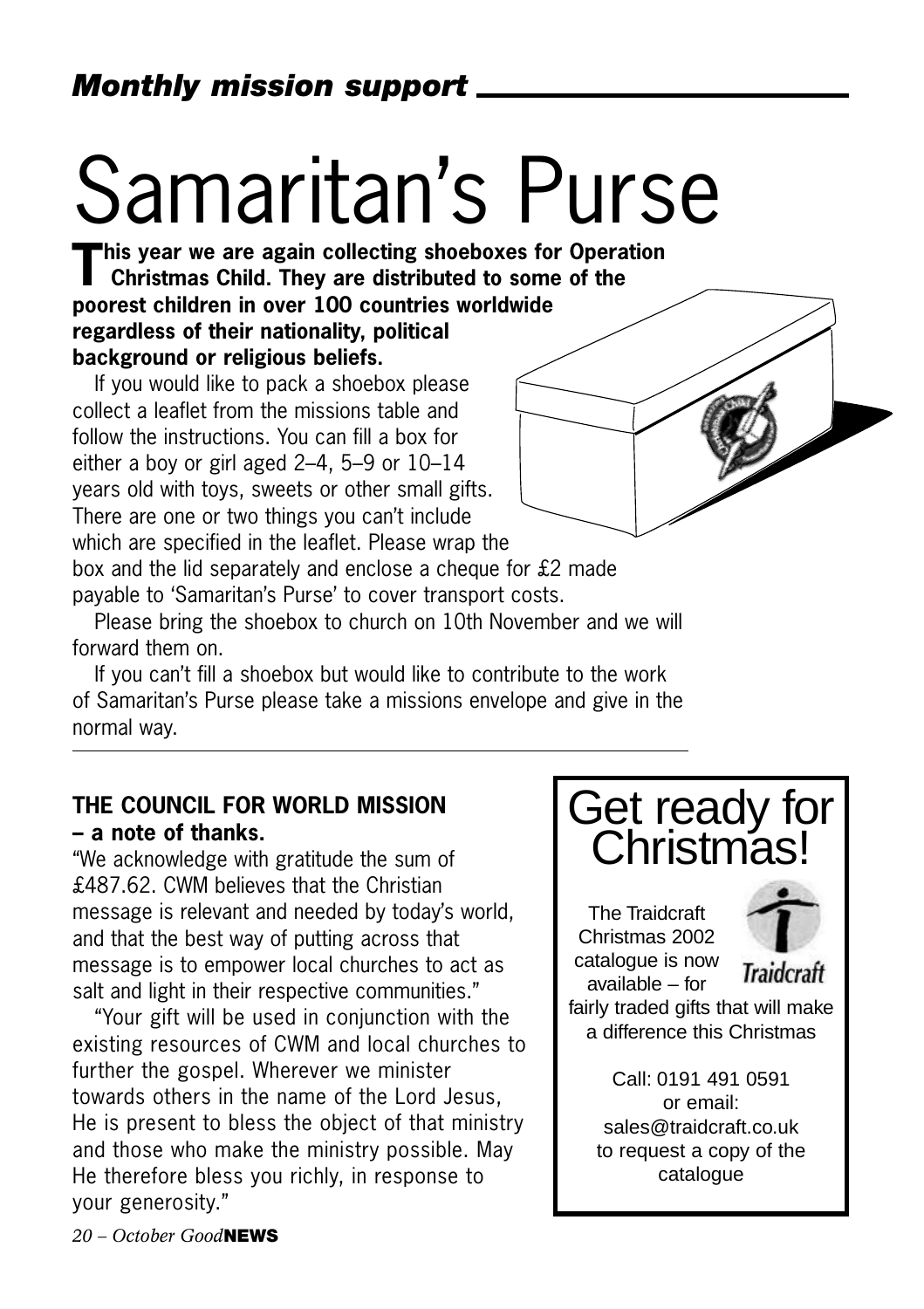### Shoe box gifts open doors and hearts

#### **Afghan children playing in the dust at the Mile 46 refugee camp paused to look up at the convoy of buses and trucks that arrived at the tent settlement near the Iranian border.**

The vehicles carried 3,500 shoe boxes filled with toys and gifts for children who passed the time playing with rocks and rubbish. As the Samaritan's Purse team handed out the boxes, joyful sounds spread across the camp. Operation Christmas Child had come to Afghanistan.

Some 500 miles to the northeast, another team visited Dasht–i–Qala, a town on the frontlines of the fighting just weeks before. About 650 boys and girls at a war–ravaged school broke out in big smiles as they looked through their shoe box gifts. Many of the parents were moved to tears as they saw their children's delight.

Operation Christmas Child has sent 120,000 shoe box gifts to sites across Afghanistan, part of a distribution of nearly 300,000 to Central Asia. These gifts help our local ministry partners build relationships with families and community leaders, opening doors that can lead to more freedom to share the good news of Jesus Christ.

At the distribution in Dasht–i–Qala, the provincial governor explained that some of the gifts had come from New York children—children who had also suffered at the hands of terrorists and extremists. Even more important for his Muslim audience, he acknowledged that the gifts came from Christians who wanted to share God's love.

"These gifts are from Christian children in the West," he said. "They want you to know that God has not forgotten you."

Source: www.samaritanspurse.org

### Blessed by boxes

#### **Romania**

"Please thank, on my behalf, the people who have given these gifts. My four children have not known what a Christmas present is." *– A mother in Movileni, Romania*

#### **South Africa**

At a hospital for children infected with AIDS, the shoe box distribution team noticed a doctor crying at the bed of one child. The doctor said, "This child has been here for some time, and I've never in my entire life seen her as happy as she is today. We don't know how long this child will be here. The joy you have brought through these boxes...it's indescribable. I'm not a Christian, but I sure can tell you that your God is a God of love."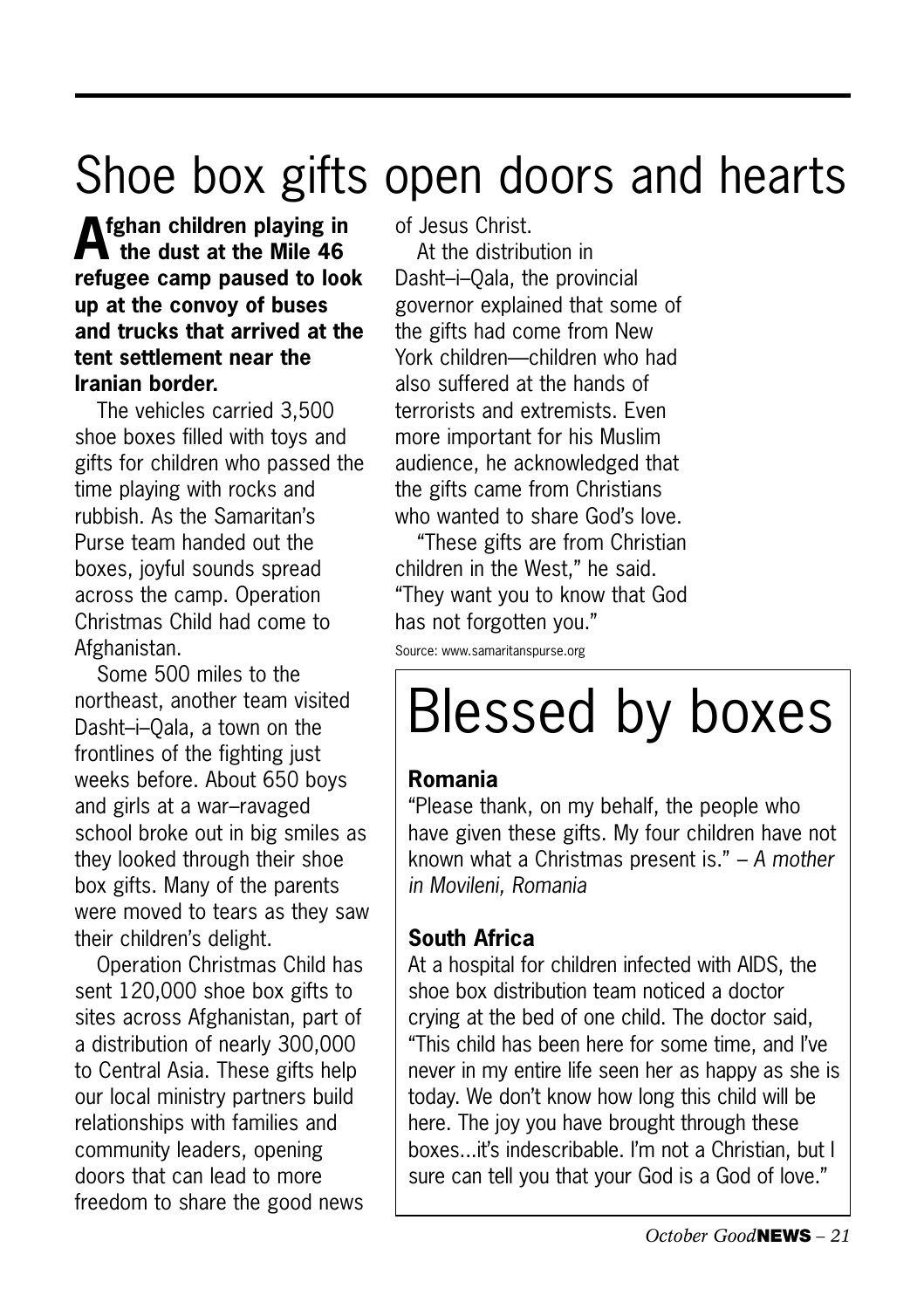## **The long road of ministerial**

**Tom Burford has unearthed some archive editions of GoodNEWS magazine. Here is a selection of quotes taken from magazines throughout the year of 1966. It is particularly interesting as it is around the time of Rev Albert Trinder's (Mary Comber's father) retirement. Chris Comber was then the Editor.**  THIE.

"At the **church meeting** held on Thursday, 3rd March, there were present the Minister, seven deacons and 34 members… a lively debate then ensued on the subject of the filling of the pastorate on the retirement of Rev A.D. Trinder in June."

"**World Mission** – We gratefully acknowledge £5.10.5 for Widows & Orphans of Missionaries; £14.4.0 for Medical Missions; and £27.1.8 from the Jumble Sale. I have some more attractive African Hut Boxes to issue, if anyone would like to contribute in this way to Congregational World Mission. *M. Taylor*"

#### "**Billy Graham London Crusade**

– Joining with friends from All Saints Church and the Sewell Mission, we are arranging for coach transport on the following dates; June 3, 8, 18 & 25. It is not just for church members, talk to your friends about it and invite them along. Further details as available. *P. Warburton*."

"**Minister's Message**:

 $\mathbf{G}$  oo d

NEWS June 1966 – Our full–time ministry at Lindfield is rapidly drawing to an end. On the 30th June, after a little over  $18\frac{1}{2}$  years, this very happy partnership officially ceases. By the desire of the church, I shall continue to serve you until such times as a new Minister is called to the pastorate. As you know, we move from the Manse in Compton Road to the bungalow in Ardingly during this month. *Albert Trinder*"

"**Church Meeting** – a special meeting was held on 27th April, with the sole object of giving all who were vitally interested in the filling of the pastorate, the chance to give their views on the subject. After some discussion it was resolved unanimously 'that the Moderator be asked to submit the name of a Minister, suitable to the needs of the Church, and preferably between the ages of 35 and 50.'

*22 – October Good***NEWS**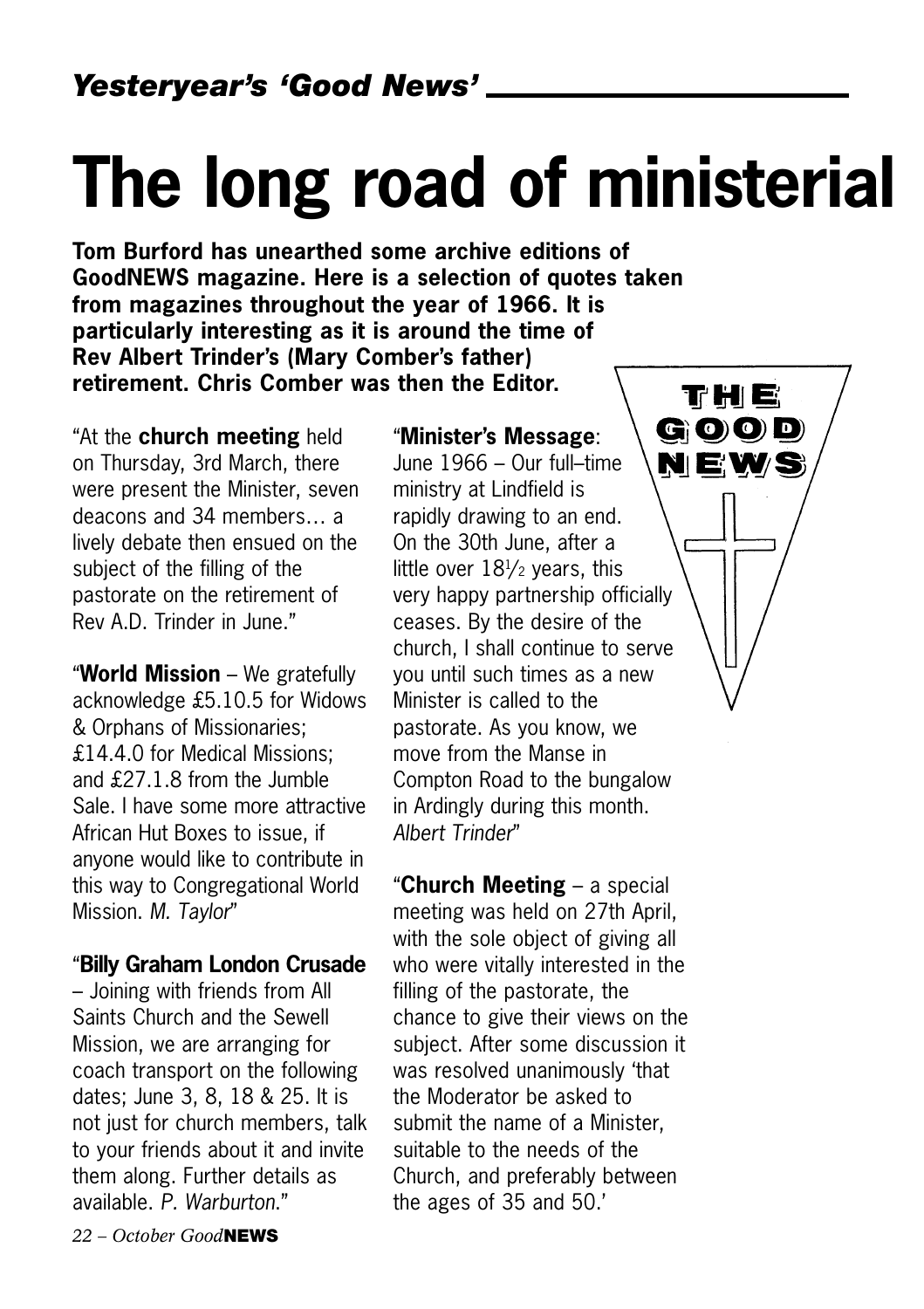## **appointment!**

"**Church Meeting**: 2nd June – After a period of devotions and the signing of the minutes of the last meeting, it was recommended by the Minister that another Minister, who has already preached at the church, be asked to preach with a view to the Pastorate. There followed a discussion and after prayer this recommendation was carried without dissent."

"**Church Calender**: July – Men's Forum, cancelled this month. Senior Fellowship Circle, Thursday at 8pm 'Recollections of Lindfield' by Mrs L Butcher & Mr R Walder. Young Wives group, Monday 4th and 18th at 8pm. Young Peoples Fellowship, Fridays at 7.30pm. Choir Practice, Fridays at 7.30pm. Badminton, Saturdays at 8pm.

"**Church Meeting**: November – The entire meeting was devoted to discussion on the filling of the vacant pastorate. It became obvious that a certain minister had created a most favourable impression, so much so, that the decision to send him a call to the pastorate was unanimous."

"The Editor and staff (Mary) take this opportunity, during a lull in



disastrous financial preparations for Christmas, to wish all our readers a Merry Christmas and a Happy New Year!"

## **WIN! an organic harvest hamper**

If you can name the minister that created the 'most favourable impression' in 1966 – who then went on take on the pastorate of Lindfield URC after Rev Trinder. If you need additional help, check out the history page on

www.lindfieldurc.org.uk! Simply write your answer on a postcard and place it in the GoodNEWS box, or email it to <david@visualeclipse.co.uk> by **12noon Sunday 6th**

**October**. Hamper supplied courtesy of Barcombe Nurseries.

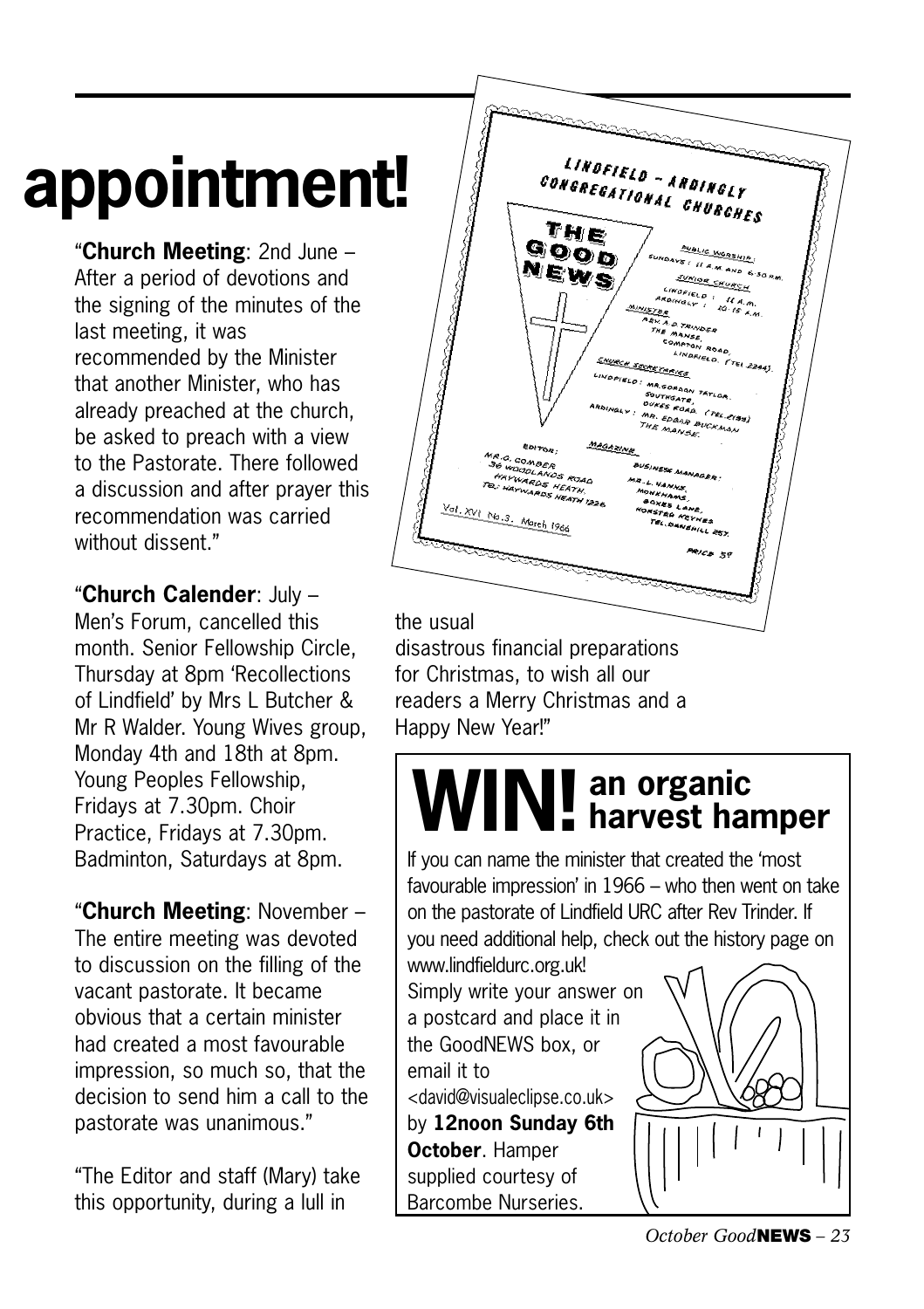#### **CHRISTIAN VIEWPOINT FOR MEN ANNUAL CONFERENCE**

*6 pm Friday 8th November to 2 pm Sunday 10th November 2002*

#### **FACING THE FACTS**

Speaker at the four main sessions is RICO TICE, who captained the rugby side at Bristol University before training for ordination and is now curate and associate Minister for Evangelism at All Saints Church Langham Place London. Rico developed the 'Christianity Explored' course for use in Churches in the UK and around the World. Rico will break out what is our part in Evangelism and what is God's part. You won't miss the Message, you'll experience the Motivation and you'll capture the Methods.

The Conference also includes 2 optional interactive seminars, in which regard you can chose from :

**How to :**

**Keep your marriage passionate Handle your finances Go deeper into God's Word Reach the thirty somethings Be an effective Christian at work Share your testimony Be a fulfiled single Lead a small group Bible study Start a men's group** 

**Venue and cost**: Brittannia Royal Court \*\*\* Hotel, Coventry. Price from £115 to include materials, coffee breaks, accommodation, all meals, full use of the indoor pool, jacuzzi, sauna, steam rooms and gymnasium.

Ray Smith (tel 484427) is intending to attend and would be pleased to hear from any other men who are considering going.

### BARCOMBE NURSERIES

VEGETABLE GROWERS AND BOX SCHEME Mill Lane, Barcombe, Nr. Lewes, BN8 5TH



ORGANIC VEGETABLES FREE HOME DELIVERY

To grow vegetables organically is to 'feed the soil and not the plant'. This basic rule leads to a healthy living soil in which plants thrive.

Vegetables boxes: £8.00, £10.50, £13.50 with fruit boxes, organic eggs, fruit juice and our own honey.

### Telephone: 01273 400011

**WIN** a Hydrock 11-126-13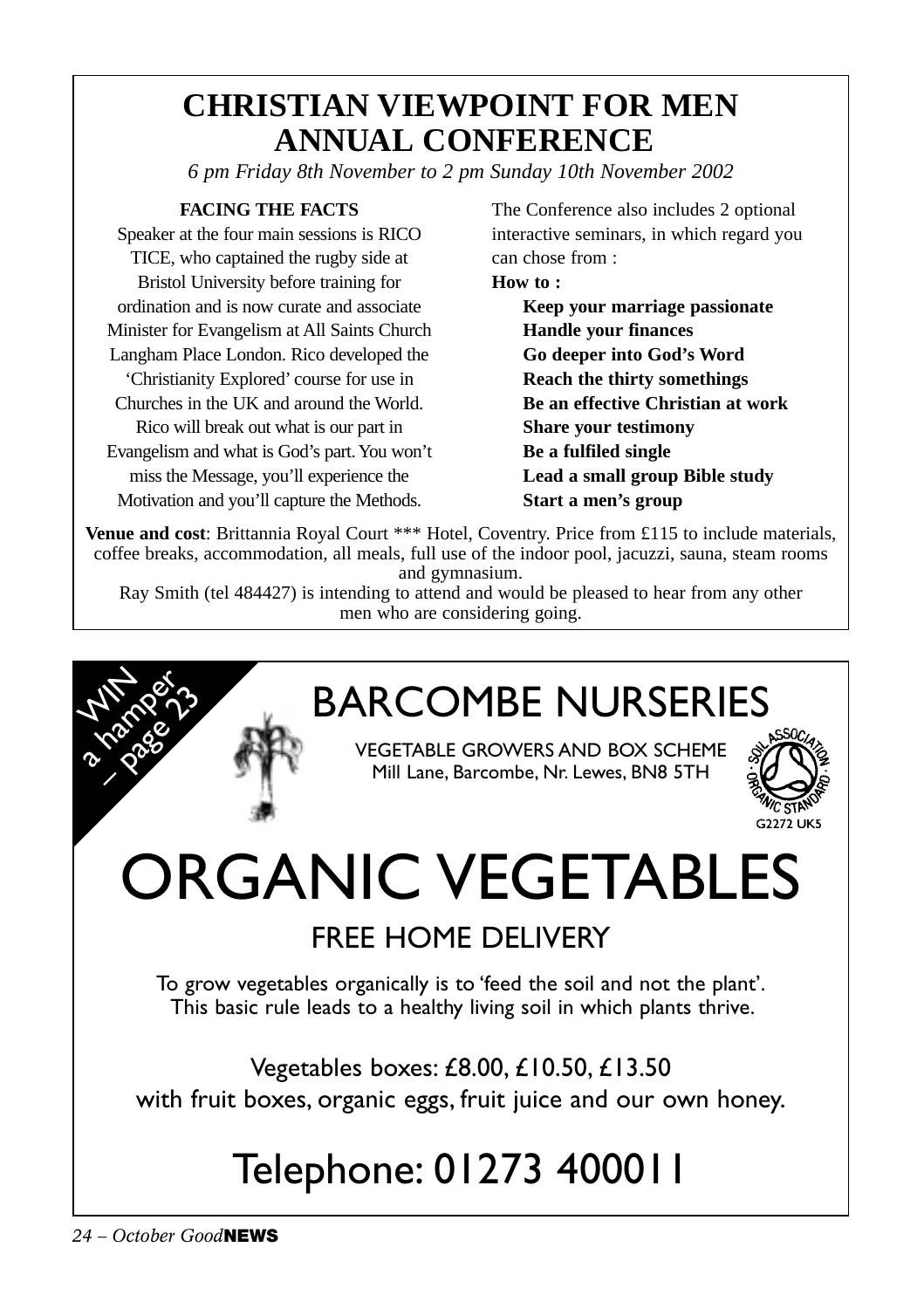## Where there's a will

*"Adam Fraser was a generous man. He worked hard, supported his wife and three children, gave generously to his church, to charity and to friends in need. He died suddenly in a car crash, with no Will. Therefore distributing his estate was not a straightforward affair. Now his wife and children are unclear what their financial future will be, a problem they could do without as they deal with their grief. His church was dependent on his regular giving for a new programme they had recently started and the charity he supported may have to rethink a special project that he had provisionally agreed to fund. The things he most believed in: providing for his family and furthering the work of the Kingdom, through careful and responsible stewardship of the money he felt God had entrusted him with, were now in jeopardy. All because he put off thinking about something that was an uncomfortable subject for him, his death."*

**To help the many people, including plenty of Christians, who do not have a Will when they die, the Evangelical Alliance has published a useful little booklet packed with useful details to consider when you're making it.**

The booklet, entitled "Where there's a Will there's a way", is available free of charge to any individuals – directly from the Evangelical Alliance (EA). It particularly encourages Christians who do not have a Will to do so. Not only does having a Will written ensure that the beneficiaries of your estate are those who you would have chosen, but the EA reminds us what Paul said in 1 Timothy 5:8;

"If anyone does not provide for his relatives, and especially for his immediate family, he has denied the faith and is worse than an unbeliever."

We should also be challenged to remember the "grace of giving" – so that we can generously support any organisations or individuals who could benefit long after our time on this earth has ended. To order a copy, contact Helen Calder at the EA on 020 7207 2108 or email on tmanley@eauk.org

**For more information on the Evangelical Alliance, and the work they do, visit www.eauk.org**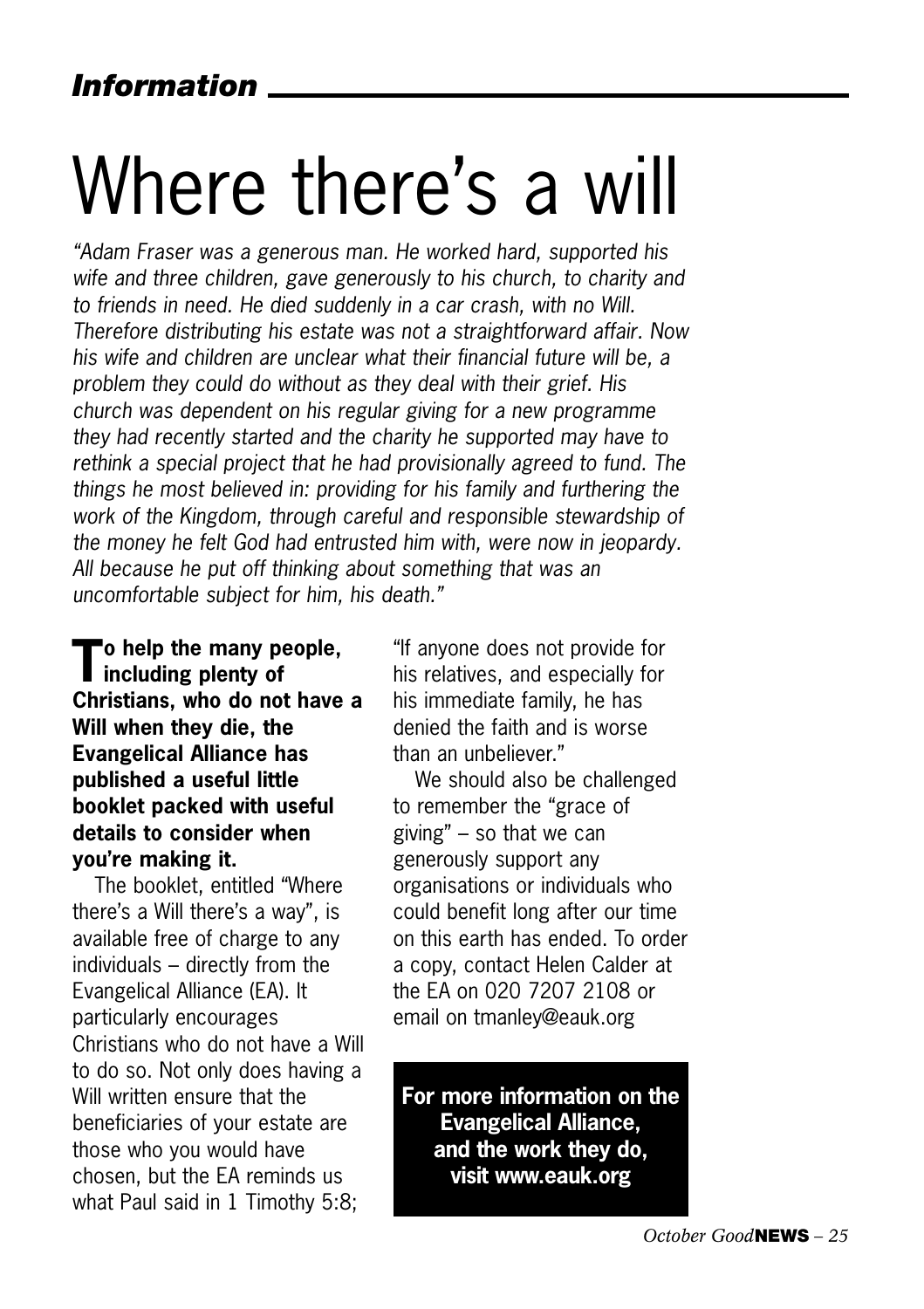**Our friend from Catford and UK co–ordinator of the Christian charity, Cascaid, Dr Dickie Twort, has recently returned from Radauti in north east Romania. In this, the first of a two–part letter, Dickie reports the work of the charity, Dorca, supported by Cascaid, and its work amongst young people, the local gypsy community and families in need.**

This year's conference at **Sucevita was a fantastic time, when we were able to gather together 65 young people from all the major churches – about half were from various protestant denominations, half Romanian Orthodox, and there were also a couple of Catholics and an atheist! "**

"Many were local but several came from as far afield as Timisoara and Lasi. Some had been before, whereas many had joined us for the first time. The Timisoara contingent were interesting – they were in fact separate ones and twos from both the city and the region, who only stumbled across each other by chance at Timisoara railway station. Although a mix of Orthodox and Protestant, they formed a lovely group, who have resolved to keep in touch with each other.

"In fact, that atmosphere characterised the entire conference, where people from very different backgrounds were able to usefully discuss profound issues together, under the title "What is Truth?".

"We looked at Truth from many angles, and in different ways.

"We must never assume that these conferences will continue forever, just because they are great fun; however it was clear from the atmosphere this year, and especially after discussing it with Misu, the local Dorca leader, that now is a crucial time for Romania, when young people are still open to thinking about the important things in life. I find this exciting – and have already started having ideas for next year……

"The new building for the Dorca Centre in Radauti is progressing steadily but slowly under Misu's guidance. A consignment of clothes has arrived from France (it seems to be easier – and certainly cheaper – to get them in from there than from UK), and hopefully they'll be able to start selling them soon. However, much work remains – not least the construction of a storage facility in the new courtyard, although this is beyond their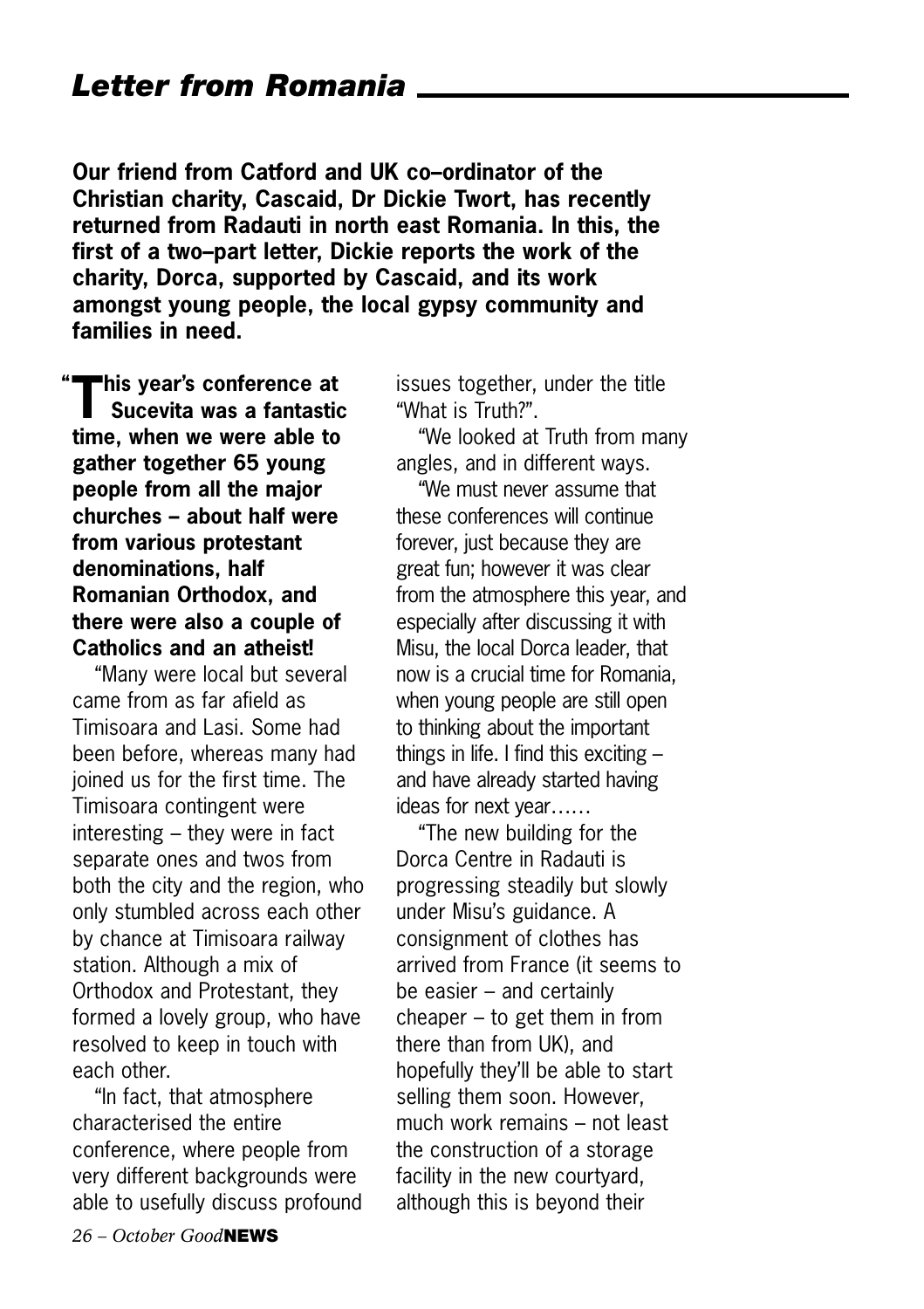means at the moment.

"One exciting plan is to use one of the newly constructed front rooms as an Internet Café, which would provide contact with local young people, as well as a useful service and a source of income. But that's for the future.

"Financially, Dorca is still a bit touch and go, although once the shop starts to function again, it should be easier. We have provided £3,700 in cash since the spring, in addition to covering Dorca's costs for the conference (£800). (These figures do not include the money channelled through the Pupil Sponsorship Scheme, nor donations to Papa's work with the Gypsy community.) Best calculations are however, that the likely income from the

French clothes will not cover Dorca's monthly outgoings, with a £300 a month shortfall likely (previously they were able to receive more clothes with less complications, whereas now the most profitable imports – shoes and children's clothes and toys – are banned under Romanian law). We are committed to supporting Dorca financially as well as we can, because we really believe in what Misu and the team are doing."

*So, please pray for these dear people. If you would like more information about the gypsy sponsorship scheme why not speak to John Barling (01444 482415) or Ron Goodenough (01825 740351) of our Missions Committee who will be pleased to advise.*

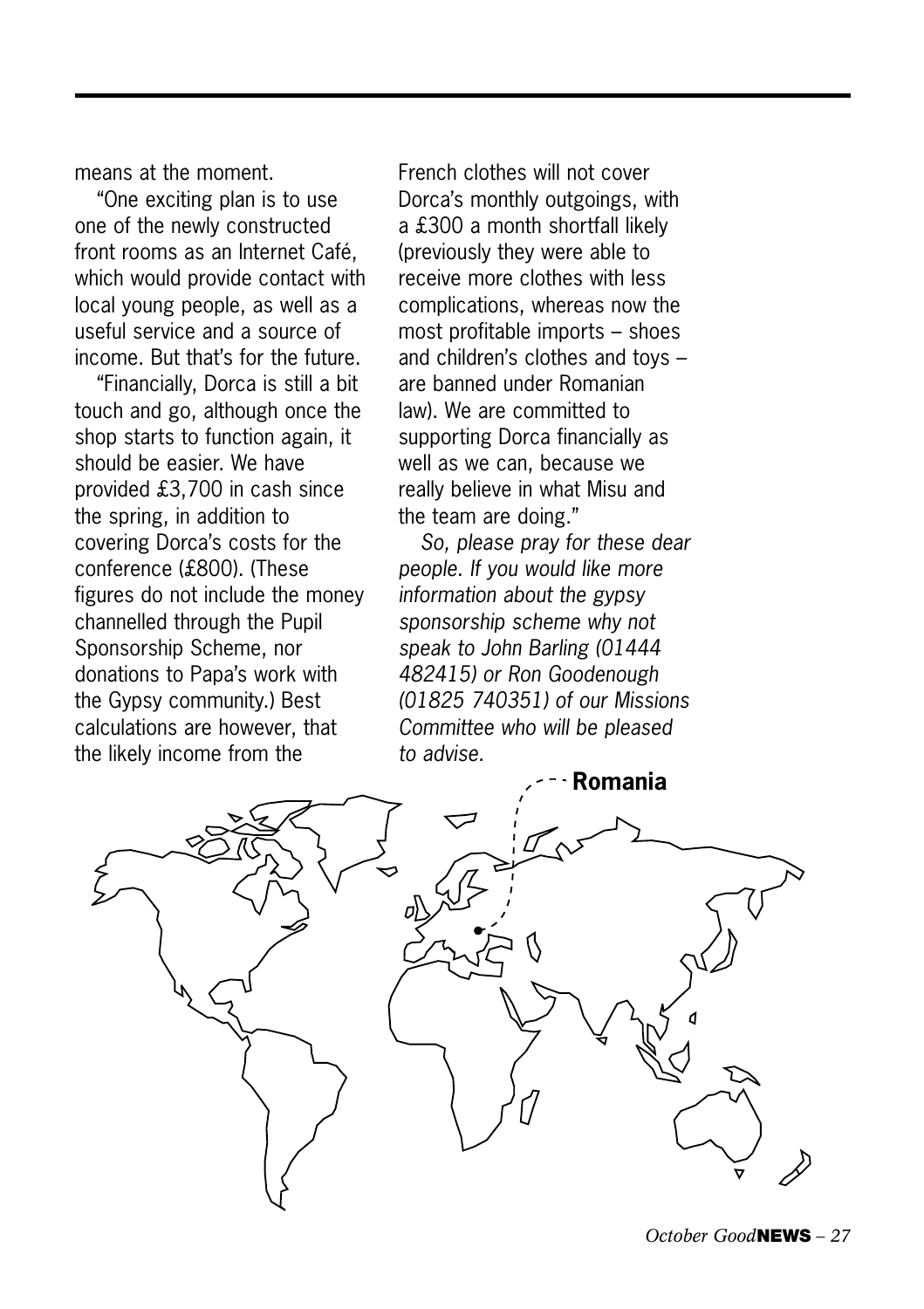## Pot Noodles and pints!

**Leaving home for Uni was all one big adventure that my big sister Heidi had already begun before me, when I headed eaving home for Uni was all one big adventure that my big up to Warwick University in October 1993. The final shock of leaving home was overtaken by an eagerness to get "stuck in" to University life.**

Above all, I was determined that I was going to make a stand for God as the Christian on my corridor. I'd always have an open door, a listening ear and a cup of tea for anyone on the corridor and wouldn't think twice about proclaiming that I was a Christian.

It didn't quite all go to plan. Several of the other "non–Christians" on my corridor had already arrived and were doing just as good a job with the kettle and a friendly face as I could ever have done. As I adjusted to Uni life and made friends with these people, I began to find out that the freedom of being away from home and the courage and acceptance I got after a couple of pints at the Union bar were not reflecting my Christianity at all.

Through that first difficult year, I did go to Christian Union (CU) and I made friends with a girl upstairs who also went and was doing a much better job of being a Christian witness that I was. As I clung to God (or did He cling to me?!) and became more involved in the CU, making new Christian friends, I began to change, moving away from the life I'd taken on in my first year – realising through, at times painful, experience that God's ways are best.

At this time when some young people from our church are returning to or going away to Uni for the first time, I've not written

this to worry the parents! I've written in the hope that you will instead read this and be encouraged to remember them in prayer. We all react differently to this new chapter in our lives, so please pray for them. Pray for God's protection, that His Spirit will remind them of the things they have learnt at home at those difficult times and pray that they will find strong new Christian friends and fellowship to grow in Christ, as well as tasting the fun and freedom of Uni life.

**PRAY FOR:–**

**Andrew Rose at Cambridge. Katy Lewis going to UCL. Emma Wren going to Roehampton. Elena Mullen at Kings. Alex Cottenham at Middlesex.**

*28 – October Good***NEWS** *Suzy Jacques*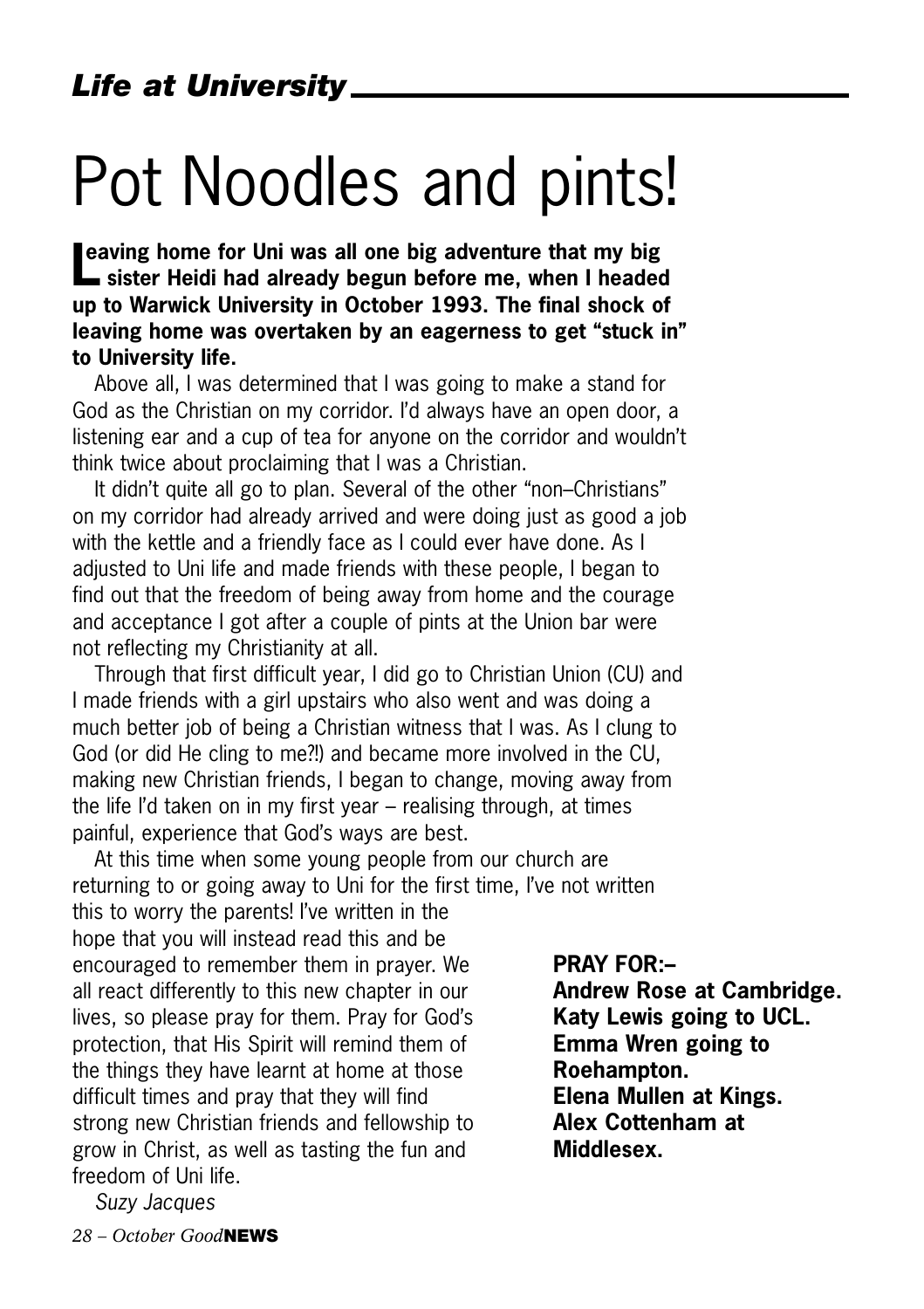#### *Twenty Questions*

GoodNEWS takes a probing glimpse into the minds of those who come to the church! Twenty Questions gives you a chance to guess the interviewee and learn a bit more about them too! This month's guest is revealed on the foot of Page 32.

- **1. Tell us one memorable date?** 22.09.02
- **2. Why?** If I said that it would make it obvious who I am!
- **3. All time favourite film?** Sound of Music
- **4. What is your shoe size?** 7
- **5. Describe your experience of God in a single sentence...** Indescribable
- **6. Jelly Babies or Jelly Beans?** Jelly Babies
- **7. Where is the furthest place that you have ever worked?** Horley
- **8. How long have you been coming to this church?** 10 years -ish
- **9. What year did you pass your Driving Test?** 2000
- **10. What is your greatest ambition?** To see my friends saved.
- **11. If you met Jesus in the street today, what one question would you ask Him?** I wouldn't, I'd be worshipping!
- **12. Who has had the greatest influence on your life?** Parents, I thank God for them
- **13. Where were you at the Silver Jubilee?**

Wasn't born!

- **14. Plain, Milk or White?** Depends what mood – I like variety!
- **15. Favourite holiday destination?** Doesn't matter – its the people that count!
- **16. What would you do with the Millennium Dome?** Turn it into a huge meeting place for a church.
- **17. Approximate height?** 5' 9"
- **18. Most-read Bible verse?** Fav passage at the moment is Psalm 63
- **19. Who is your hero?** God
- **20. Broadsheet or Tabloid? Broadsheet**

#### **Shorts**

#### **Definition of a committee:**

**A committee is a collection of the unfit, chosen from amongst the unwilling by the incompetent, to do the unnecessary.**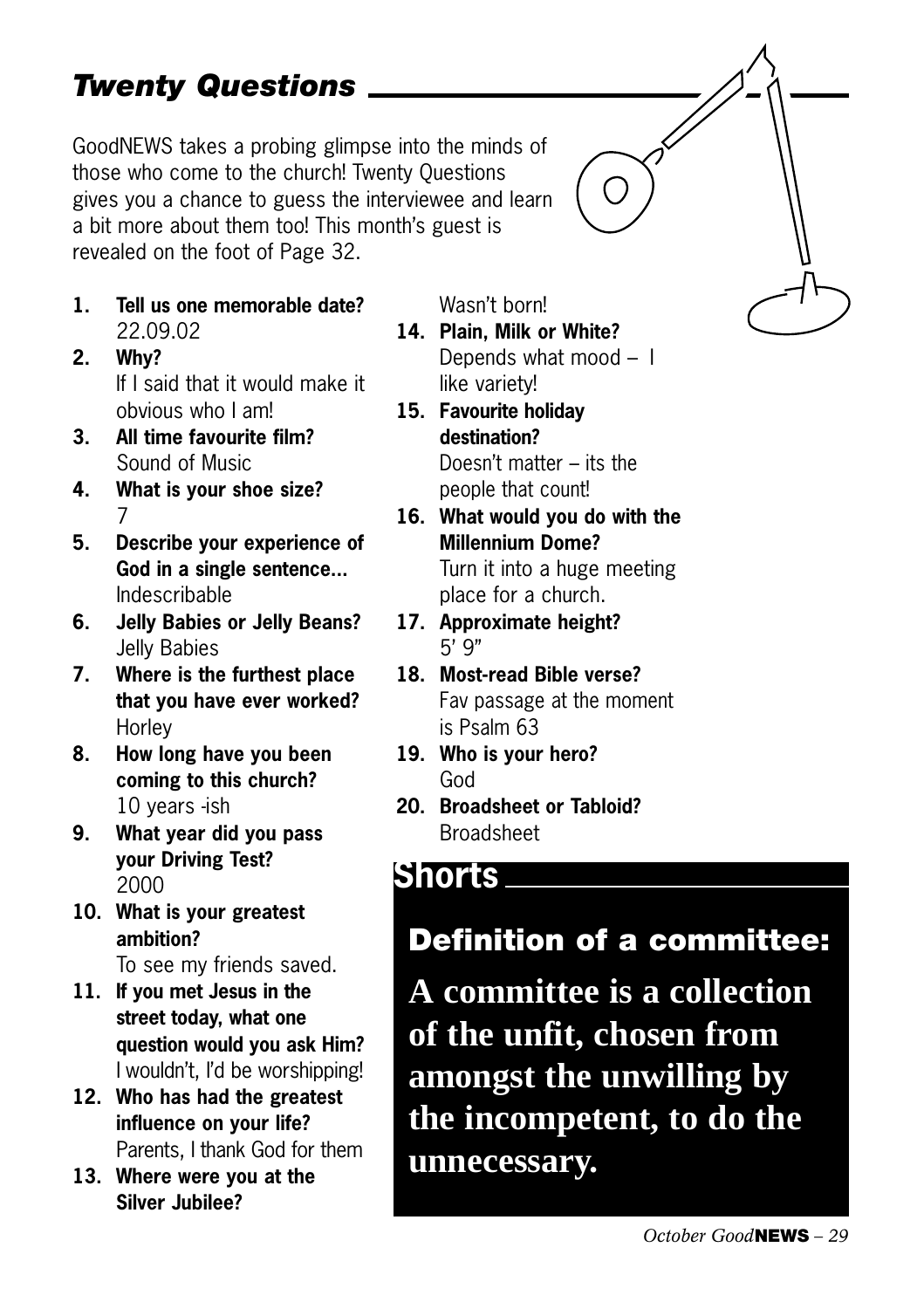## Home sweet home

**What pictures does the word "home" conjure up for you? I hope it's a happy one, like the picture that comes into my mind. Home to me is at Mum and Dad's, it's the family gathered round the dining room table talking about the day just gone, or sitting round the log fire at Christmas.**

I moved out of home nearly three years ago, but the telephone number on my mobile is still labelled "home".

My flat to me is the place where I sleep, eat some of my meals, wash, iron and keep most of my possessions. It's an ideal place to live to commute up to London, but I wouldn't really call it home.

Last week Mum and Dad came to the decision that they would sell their house – my home where I had lived since I was seven. And it's unnerving.

My daily Bible readings have been focussing on the point that, although we have to keep our feet firmly on this earth, our eyes should be fixed on heaven. Until I realised how my flat was just my flat, but Mum and Dad's house, where I had grown up,

was home, I had not fully appreciated this.

Now it makes sense. Any more than my flat will ever feel like home, I will never feel completely at ease in this world – I'm not meant to, it's temporary – I'm passing through.

A part of us will always be restless on earth and longing to be at home in heaven with our Father and with our family of brothers and sisters in Christ.

As Selwyn Hughes quoted from Wordsworth:



**In this house with starry dome, Floored with gemlike plains and seas, Shall I never feel at home, Never wholly be at ease?**

Never! We aren't meant to get too comfortable here on earth – if you are, ask yourself what your comfort is in – something temporary or everlasting God?

If your eyes are fixed on heaven, you still interact with the world, but you do so on a different agenda, with a final hope seeing you through, a hope of a room in a mansion, prepared especially for you. *Suzy Jacques*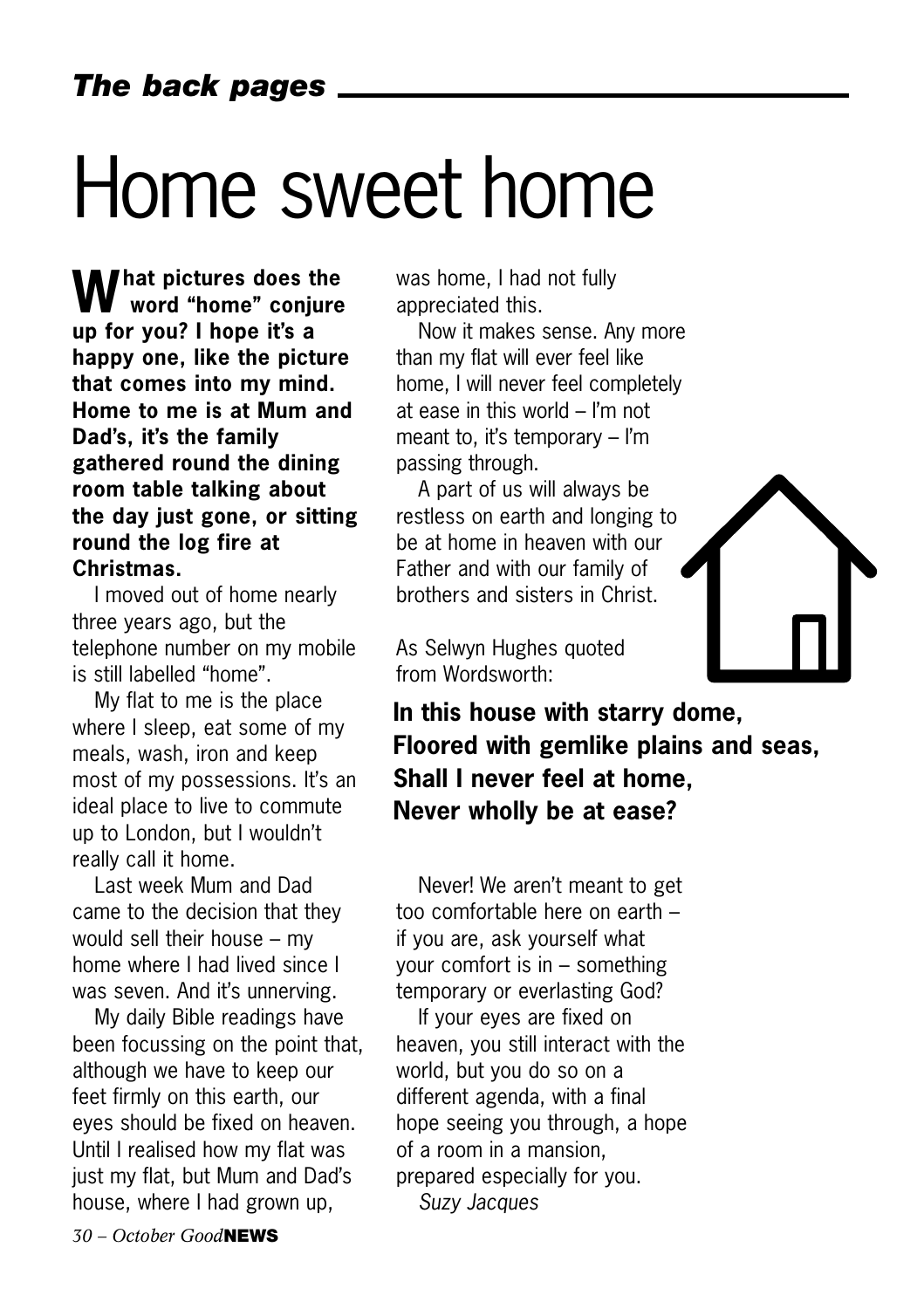## **Rhymes of praise**

#### **More thoughts and rhymed feelings from last year's UNITE2001 church weekend away.**

To help you remember what we heard and learnt about coming together as a church for Christ.



We unite at Ashburnham 2001, arriving late, they'd already begun. The weather was crisp and cold. The children tired but feeling bold.

Saturday dawned sunny and bright, Crisp and cold as it was Friday night. Seminars and sessions we went to attend, subdued spirits and faith for to mend.

The children enjoyed it, we all had great fun, Playing games and walking, refreshed by the winter sun.

Pyjama parties, family fun, Everything with precision was run. Lots of good food, Caring and loving friends, We feel that God his blessing sends.

So we thank you Lord for this lovely weekend, and all our prayers and praises send. We know you are with us through these coming times, and you'll hear all our prayers, and even our rhymes!

The Balicki Family

**Remember the FREE DOUGHNUT giveaway at The Common & Garden, this year's Three Churches Village Day tea tent?** *That came from an idea someone said at UNITE2001! It was then put into practice.*